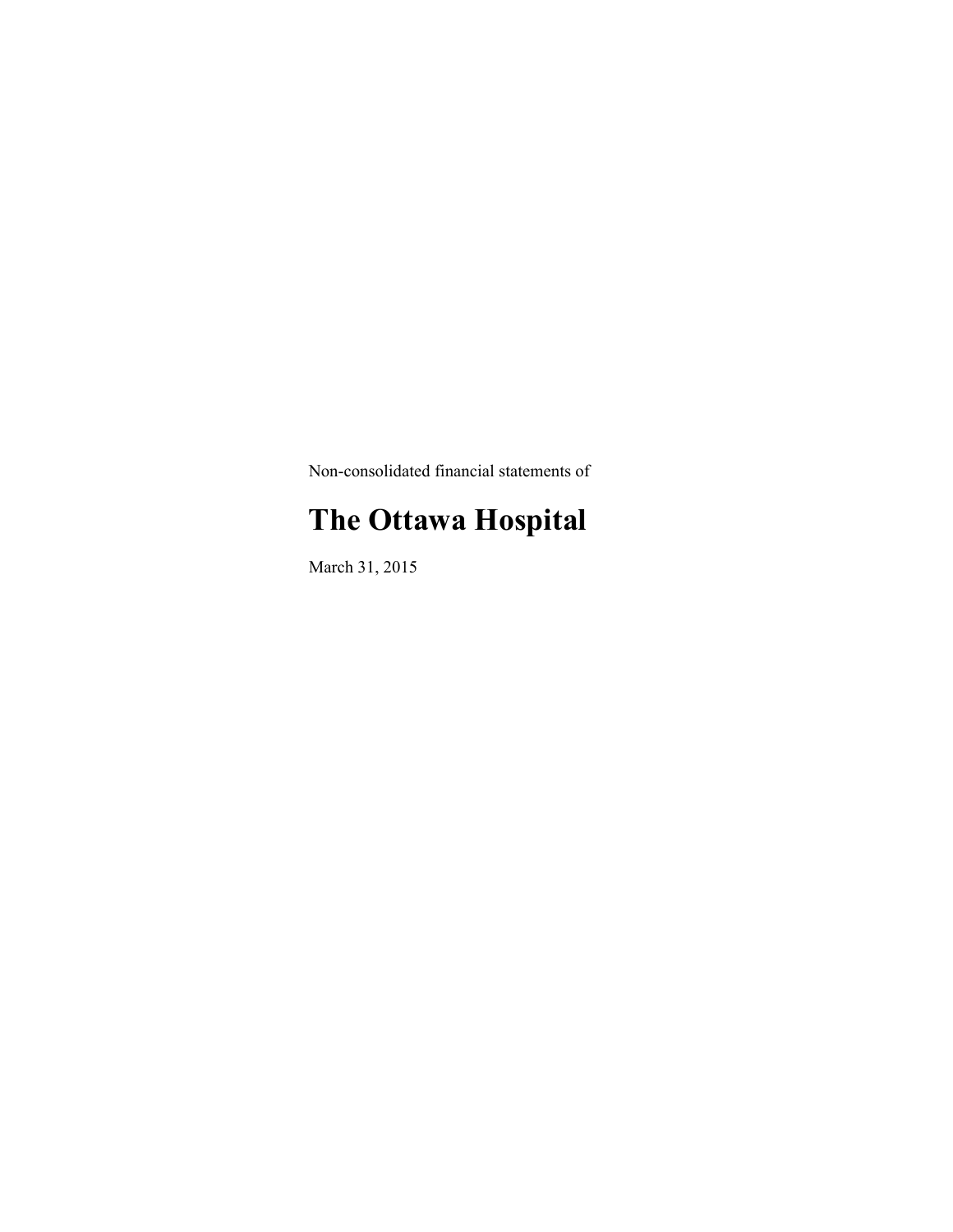March 31, 2015

### Table of contents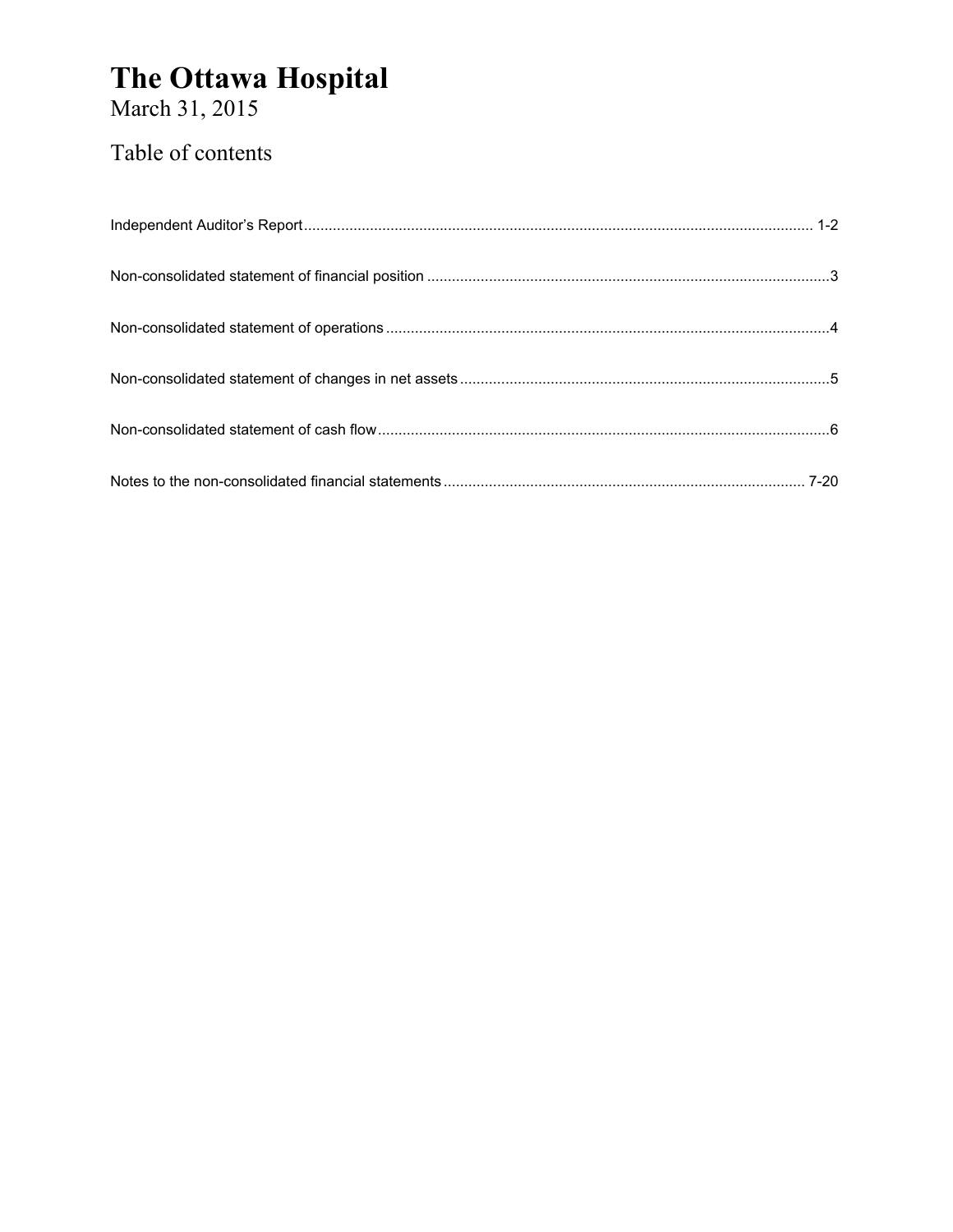# Deloitte.

Deloitte LLP 1600 - 100 Queen Street Ottawa ON K1P 5T8 Canada

Tel.: (613) 236-2442 Fax: (613) 236-2195 www.deloitte.ca

### **Independent Auditor's Report**

To the Board of Governors of The Ottawa Hospital and the Ministry of Health and Long-Term Care of Ontario

We have audited the accompanying non-consolidated financial statements of The Ottawa Hospital (the "Hospital"), which comprise the non-consolidated statement of financial position as at March 31, 2015, and the non-consolidated statements of operations, changes in net assets and cash flow for the year then ended, and a summary of significant accounting policies and other explanatory information. The nonconsolidated financial statements have been prepared by management in accordance with the basis of accounting described in Note 2 to the financial statements to comply with the financial reporting requirements of the Ministry of Health and Long-Term Care of Ontario.

#### **Management's Responsibility for the Non-Consolidated Financial Statements**

Management is responsible for the preparation and fair presentation of these non-consolidated financial statements in accordance with the basis of accounting described in Note 2 to the financial statements, and for such internal control as management determines is necessary to enable the preparation of nonconsolidated financial statements that are free from material misstatement, whether due to fraud or error.

#### **Auditor's Responsibility**

Our responsibility is to express an opinion on these non-consolidated financial statements based on our audit. We conducted our audit in accordance with Canadian generally accepted auditing standards. Those standards require that we comply with ethical requirements and plan and perform the audit to obtain reasonable assurance about whether the non-consolidated financial statements are free from material misstatement.

An audit involves performing procedures to obtain audit evidence about the amounts and disclosures in the non-consolidated financial statements. The procedures selected depend on the auditor's judgment, including the assessment of the risks of material misstatement of the non-consolidated financial statements, whether due to fraud or error. In making those risk assessments, the auditor considers internal control relevant to the entity's preparation and fair presentation of the non-consolidated financial statements in order to design audit procedures that are appropriate in the circumstances, but not for the purpose of expressing an opinion on the effectiveness of the entity's internal control. An audit also includes evaluating the appropriateness of accounting policies used and the reasonableness of accounting estimates made by management, as well as evaluating the overall presentation of the non-consolidated financial statements.

We believe that the audit evidence we have obtained is sufficient and appropriate to provide a basis for our audit opinion.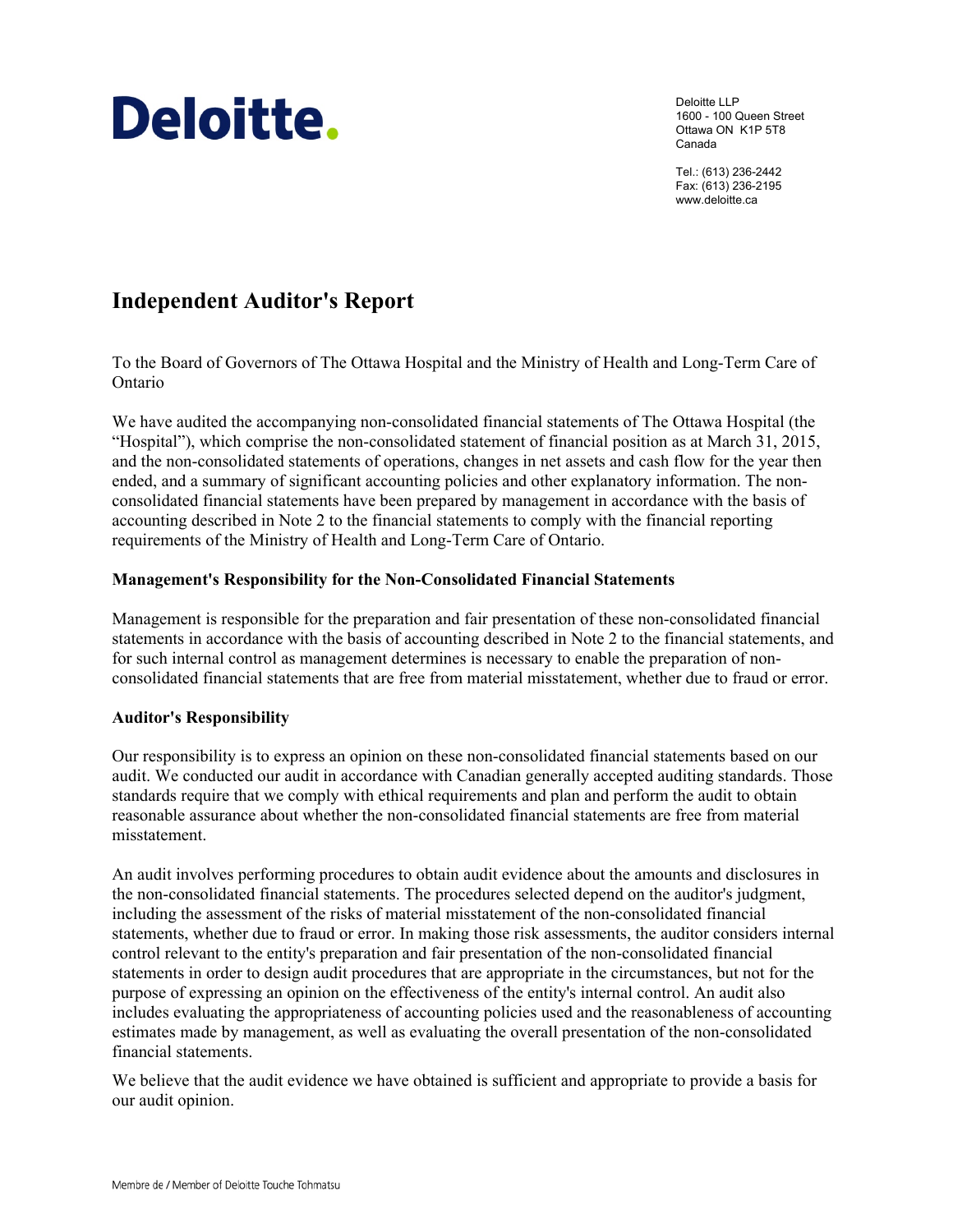#### **Opinion**

In our opinion, the non-consolidated financial statements present fairly, in all material respects, the financial position of the Hospital as at March 31, 2015, and the results of its operations and its cash flows for the year then ended in accordance with the basis of accounting described in Note 2 to the financial statements.

#### **Basis of Accounting**

Without modifying our opinion, we draw attention to Note 2 to the non-consolidated financial statements, which describes the basis of accounting. The non-consolidated financial statements are prepared to assist the Hospital to meet the requirements of the Ministry of Health and Long-Term Care of Ontario. As a result, the non-consolidated financial statements may not be suitable for another purpose.

#### **Other Matter**

The Hospital has prepared a separate set of consolidated financial statements for the year ended March31, 2015 in accordance with Canadian public sector accounting standards for government not-for-profit organizations, on which we issued a separate auditor's report to the Board of Governors of the Hospital dated June 3, 2015.

Detoitte LLP

Chartered Professional Accountants, Chartered Accountants Licensed Public Accountants

June 3, 2015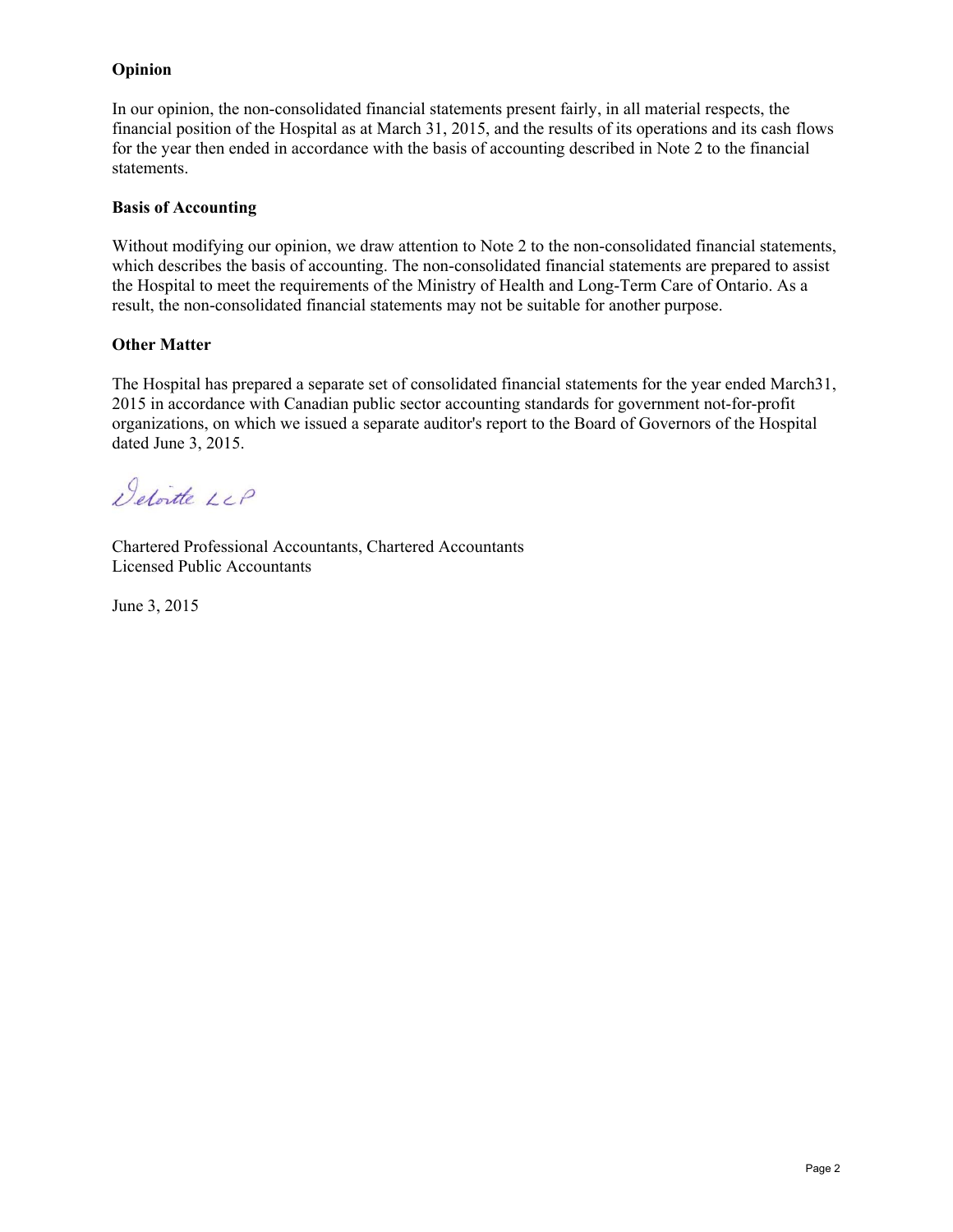Non-consolidated statement of financial position

as at March 31, 2015

(in thousands of dollars)

|                                                           | 2015      | 2014       |
|-----------------------------------------------------------|-----------|------------|
|                                                           | \$        | \$         |
| <b>Assets</b>                                             |           |            |
| <b>Current assets</b>                                     |           |            |
| Cash                                                      | 12,962    | 20,610     |
| Short-term investments                                    | 1,572     | 1,551      |
| Accounts receivable (Note 3)                              | 74,578    | 62,249     |
| Inventories                                               | 15,806    | 14,873     |
| Prepaid expenses                                          | 9,961     | 6,987      |
|                                                           | 114,879   | 106,270    |
| Capital grants receivable (Note 3)                        | 10,201    | 11,719     |
| Assets restricted for capital purchases (Note 4)          | 104,992   | 88,443     |
| Capital assets (Note 5)                                   | 584,292   | 576,904    |
| Funds held in trust (Note 6)                              | 29,713    | 31,231     |
|                                                           | 844,077   | 814,567    |
|                                                           |           |            |
| <b>Liabilities</b><br><b>Current liabilities</b>          |           |            |
| Accounts payable and accrued liabilities                  | 201,379   | 210,631    |
| Deferred contributions                                    | 12,487    | 11,283     |
|                                                           | 213,866   | 221,914    |
|                                                           |           |            |
| Employee future benefits (Note 8)                         | 50,428    | 46,217     |
| Deferred contributions related to capital assets (Note 9) | 420,628   | 410,878    |
| Funds held in trust (Note 6)                              | 29,713    | 31,231     |
|                                                           | 714,635   | 710,240    |
|                                                           |           |            |
| Commitments, contingencies and guarantees (Note 16)       |           |            |
| Net assets (deficiency)                                   |           |            |
| Invested in capital assets (Note 11)                      | 214,759   | 213,062    |
| Unrestricted deficiency                                   | (85, 317) | (108, 735) |
|                                                           | 129,442   | 104,327    |
|                                                           | 844,077   | 814,567    |

Approved by the Board 00 Millenke Chairman President and CEO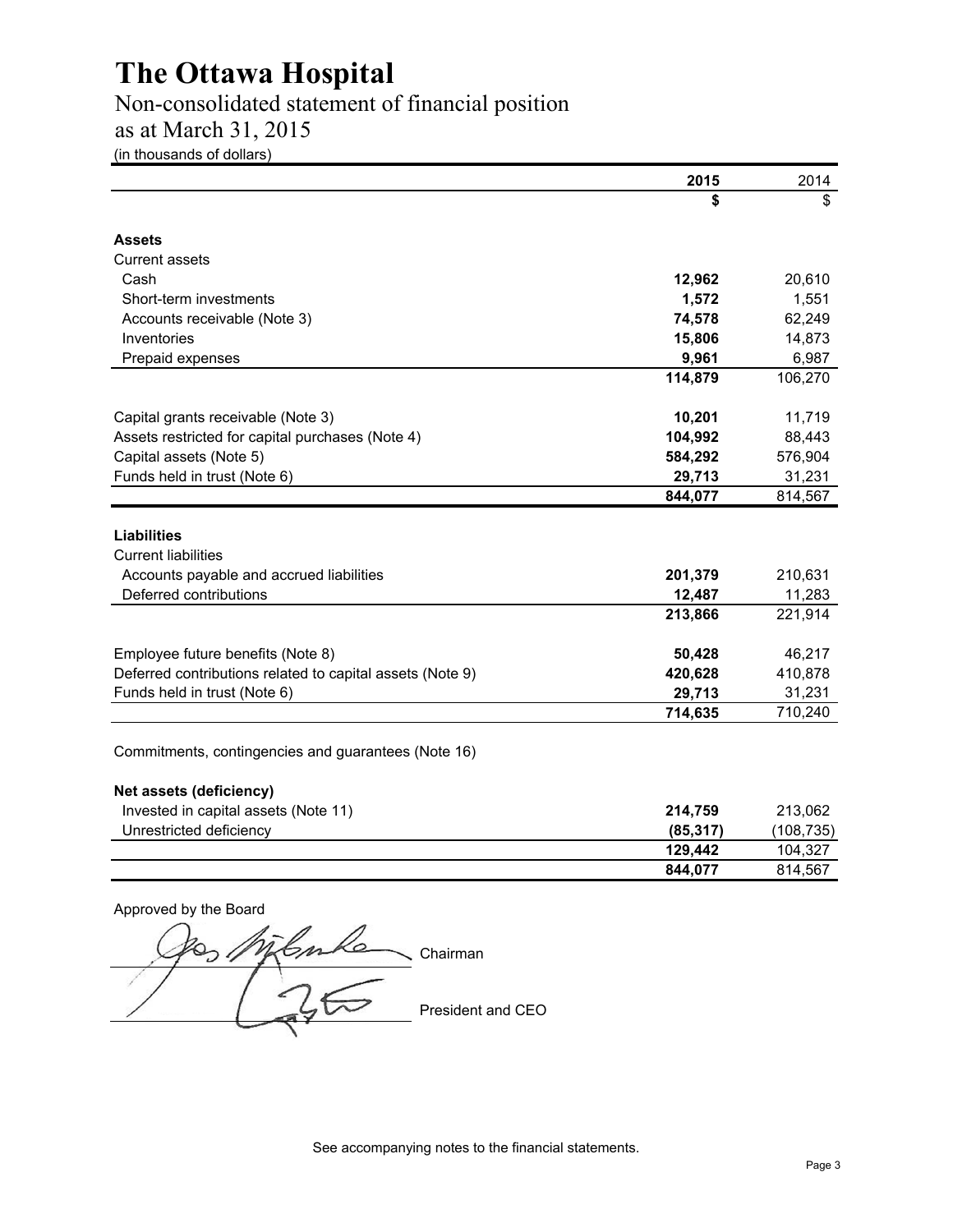### Non-consolidated statement of operations

year ended March 31, 2015

(in thousands of dollars)

|                                                         | 2015      | 2014      |
|---------------------------------------------------------|-----------|-----------|
|                                                         |           | \$        |
| <b>Revenue</b>                                          |           |           |
| Ministry of Health and Long-Term Care of Ontario        | 858,820   | 877,226   |
| <b>Patient services</b>                                 | 120,863   | 118,938   |
| Recoveries and other operating                          | 69,457    | 55,523    |
| Preferred accomodation                                  | 9,849     | 10,806    |
| <b>Marketed services</b>                                | 7,475     | 7,447     |
| Investment                                              | 1,639     | 943       |
| Amortization of deferred contributions                  |           |           |
| related to major equipment (Note 9)                     | 7,111     | 5,545     |
| Connecting Northern & Eastern Ontario (Note 17)         | 9,107     |           |
|                                                         | 1,084,321 | 1,076,428 |
| <b>Expenses</b>                                         |           |           |
| Salaries and wages                                      | 531,952   | 501,844   |
| Employee benefits                                       | 137,840   | 134,677   |
| Supplies and other operating                            | 177,027   | 200,571   |
| Medical and surgical supplies                           | 62,431    | 61,764    |
| Medical staff remuneration                              | 70,711    | 73,388    |
| Drugs                                                   | 66,248    | 59,889    |
| Interest                                                | 517       | 216       |
| Amortization of major equipment                         | 28,227    | 34,825    |
| Connecting Northern & Eastern Ontario Program (Note 17) | 9,107     |           |
|                                                         | 1,084,060 | 1,067,174 |
| Excess of revenue over expenses                         |           |           |
| before the undernoted items and non-recurring item      | 261       | 9,254     |
| Parking revenue                                         | 18,400    | 17,330    |
| Parking expenses                                        | (5, 912)  | (9, 239)  |
| Amortization of deferred contributions                  |           |           |
| related to buildings (Note 9)                           | 14,028    | 13,834    |
| Amortization of buildings and land improvements         | (24, 768) | (23, 997) |
| Excess of revenue over expenses after the overnoted     |           |           |
| items but before non-recurring item                     | 2,009     | 7,182     |
| Non-recurring funding (Note 19)                         | 23,106    | 23,107    |
| <b>Excess of revenue over expenses</b>                  | 25,115    | 30,289    |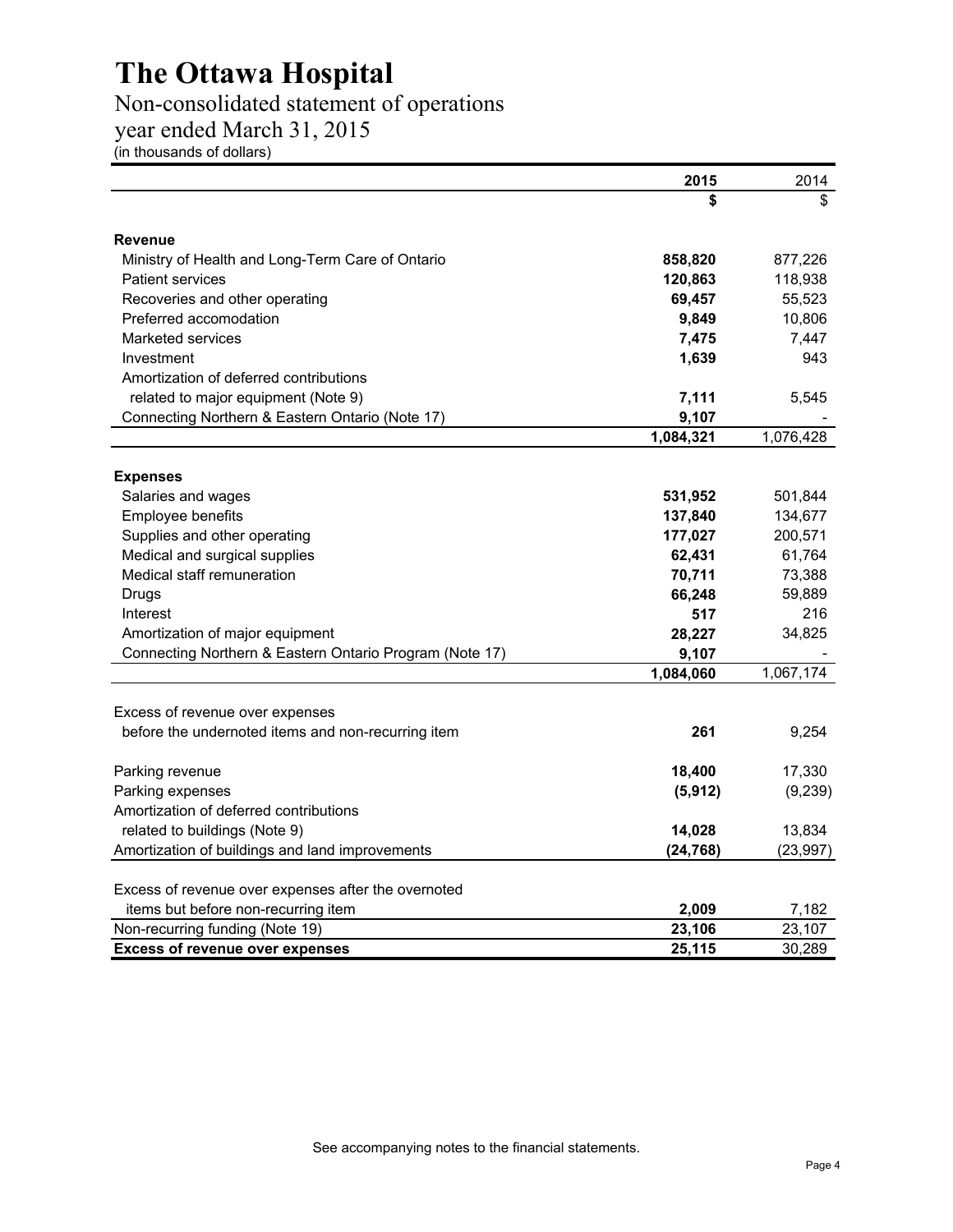### Non-consolidated statement of changes in net assets

year ended March 31, 2015

(in thousands of dollars)

|                                 | Invested in<br>capital<br>assets | Unrestricted | 2015    | 2014    |
|---------------------------------|----------------------------------|--------------|---------|---------|
|                                 | S                                | \$           | \$      | \$      |
|                                 | (Note 11)                        |              |         |         |
| Balance, beginning of year      | 213,062                          | (108, 735)   | 104,327 | 74,038  |
| Excess of revenue over expenses |                                  | 25,115       | 25,115  | 30,289  |
| Net change in investment in     |                                  |              |         |         |
| capital assets (Note 11)        | 1.697                            | (1,697)      |         |         |
| Balance, end of year            | 214,759                          | (85,317)     | 129,442 | 104.327 |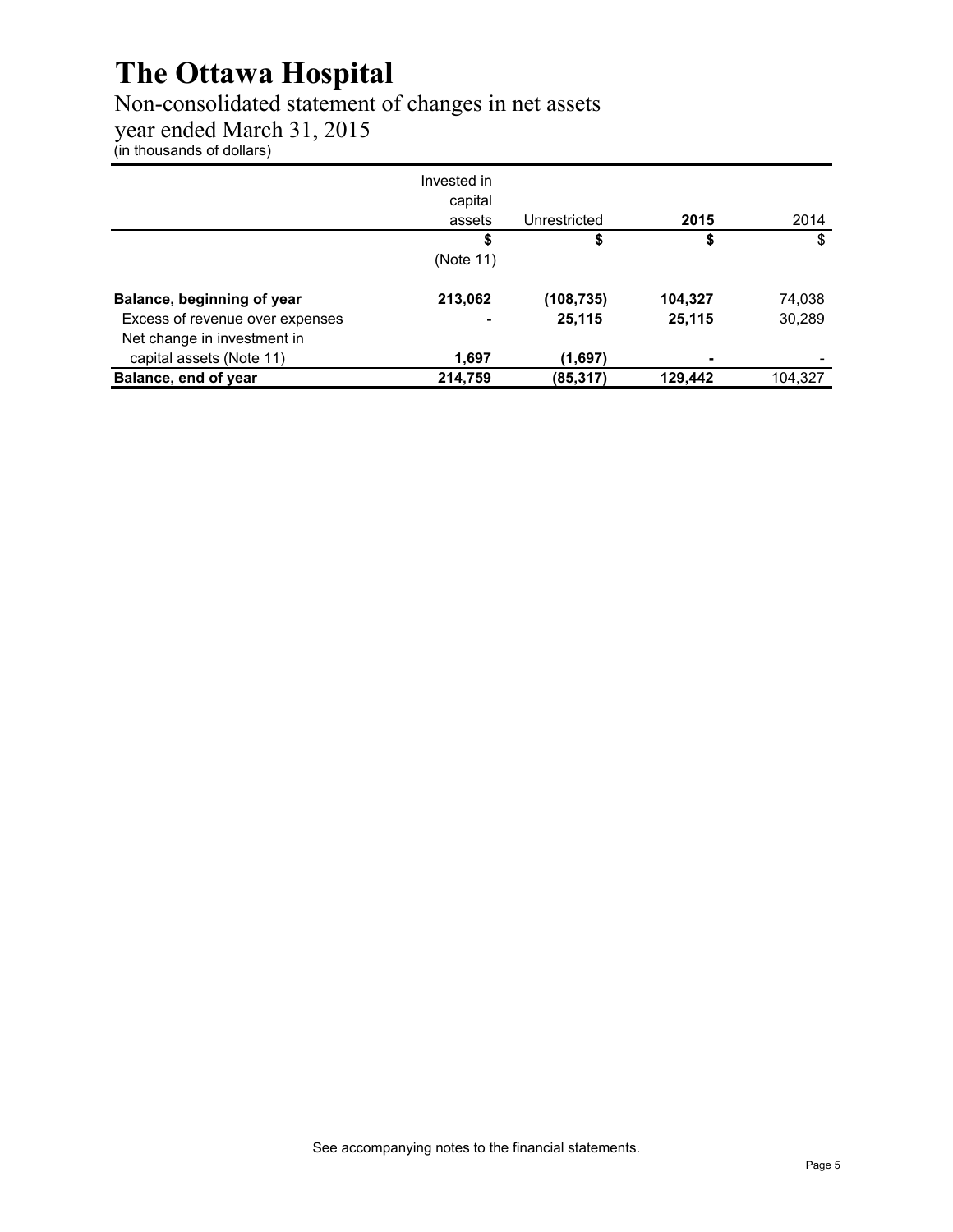### Non-consolidated statement of cash flow

year ended March 31, 2015

(in thousands of dollars)

|                                                                          | 2015      | 2014      |
|--------------------------------------------------------------------------|-----------|-----------|
|                                                                          |           |           |
| <b>Operating activities</b>                                              |           |           |
| Excess of revenue over expenses                                          | 25,115    | 30,289    |
| Items not affecting cash:                                                |           |           |
| Amortization of capital assets                                           | 52,995    | 58,822    |
| Amortization of deferred contributions                                   |           |           |
| related to capital assets                                                | (21, 139) | (19, 379) |
| Gain on disposal of capital assets                                       | (968)     | (7)       |
| Net increase in employee future benefits (Note 8)                        | 4,211     | 2,410     |
|                                                                          | 60,214    | 72,135    |
| Changes in non-cash operating working capital items (Note 15)            | (24, 305) | (35, 673) |
|                                                                          | 35,909    | 36,462    |
| <b>Financing activities</b><br>Deferred contributions related to capital |           |           |
| assets received (Note 9)                                                 | 15,013    | 14,965    |
| Proceeds on disposal of capital assets                                   | 4,024     | 7         |
|                                                                          | 19,037    | 14,972    |
| <b>Capital activities</b>                                                |           |           |
| Purchase of capital assets                                               | (47, 563) | (42, 788) |
| <b>Investing activities</b>                                              |           |           |
| Net decrease (increase) in capital grants receivable                     | 1,518     | (322)     |
| Increase in assets restricted for capital purchases                      | (16, 549) | (7, 421)  |
|                                                                          | (15, 031) | (7, 743)  |
| Net cash (outflow) inflow                                                | (7,648)   | 903       |
| Cash, beginning of year                                                  | 20,610    | 19,707    |
| Cash, end of year                                                        | 12,962    | 20,610    |

Cash includes \$5,342 that is restricted for the HIROC Claim Defense Fund.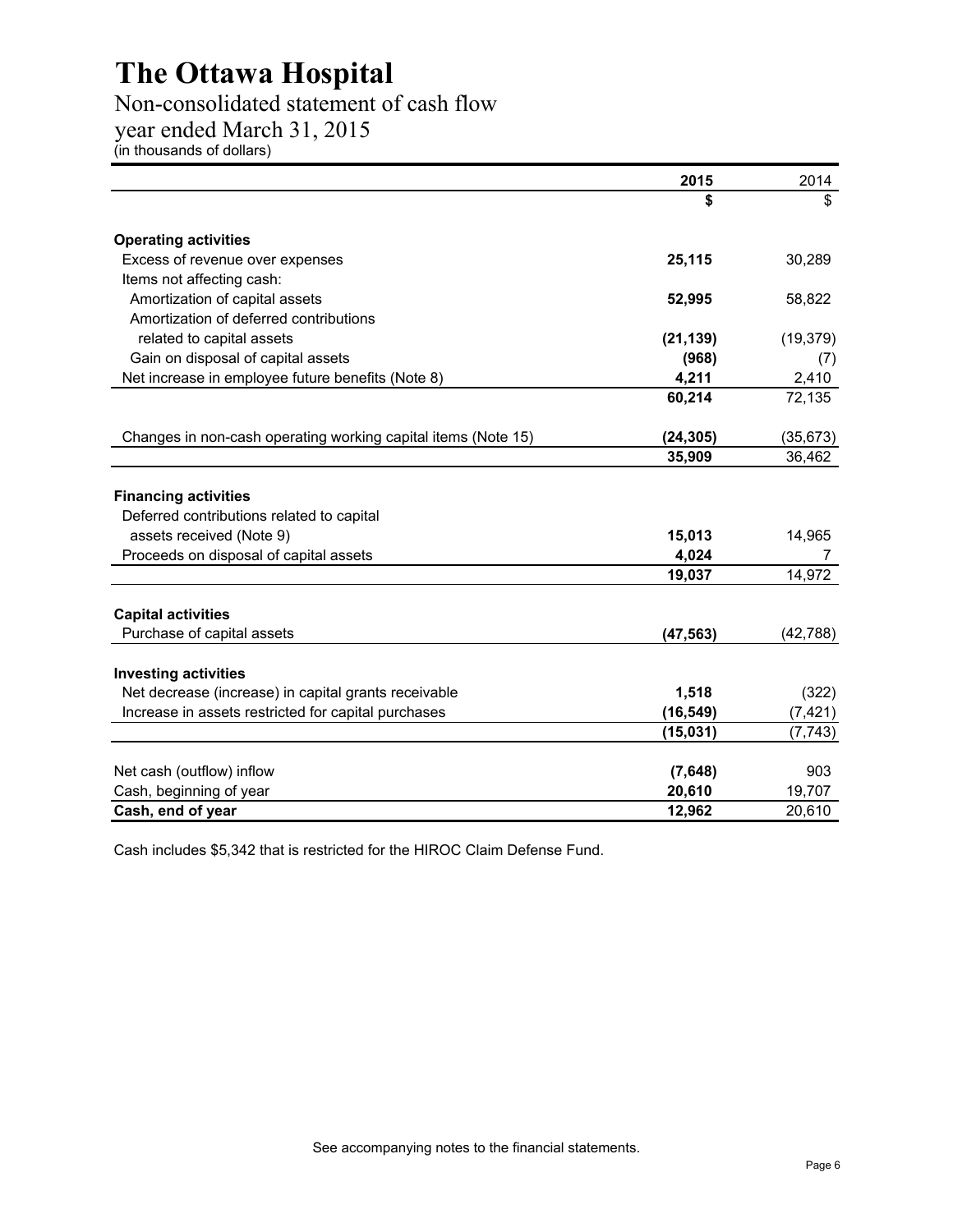Notes to the non-consolidated financial statements March 31, 2015 (in thousands of dollars)

#### **1. Description of the organization**

The Ottawa Hospital (the "Hospital") is an academic health sciences centre and is principally involved in providing health care services to the Champlain Local Health Integration Network. The Hospital is a registered charity under the Income Tax Act and accordingly is exempt from income taxes.

#### **2. Significant accounting policies**

The non-consolidated financial statements have been prepared by management in accordance with the significant accounting policies described below to comply with the financial reporting requirements of the Ministry of Health and Long-Term Care of Ontario. The Hospital has also prepared general purpose financial statements in accordance with Canadian public sector accounting standards for government not-for-profit organizations which consolidates the University of Ottawa Heart Institute.

#### *Basis of presentation*

These financial statements reflect the assets, liabilities and operations of the Hospital.

These financial statements do not include the assets, liabilities or operations of the University of Ottawa Heart Institute, a controlled entity, and The Ottawa Hospital Residence Corporation, a controlled entity, nor the following entities where the Hospital has an economic interest including: The Ottawa Hospital Foundation, Ottawa Hospital Research Institute, Eastern Ontario Regional Laboratory Association Inc., its auxiliaries, Hospital Food Services - Ontario Inc., Ottawa Regional Hospital Linen Services Incorporated and Champlain Health Supply Services. The summarized financial information of the University of Ottawa Heart Institute and The Ottawa Hospital Residence Corporation is disclosed in Note 14.

#### *Revenue recognition*

The Hospital follows the deferral method of accounting for contributions.

Under the Health Insurance Act and Regulations thereto, the Hospital is funded, primarily by the Province of Ontario, in accordance with budget arrangements established by the Ministry of Health and Long-Term Care of Ontario. Operating grants are recorded as revenue in the period to which they relate. Grants approved but not received at the end of an accounting period are accrued. Where a portion of a grant relates to a future period, it is deferred and recognized in that subsequent period.

The Hospital receives funding for operations for certain programs from the Ministry of Health and Long-Term Care of Ontario. The final amount of operating revenue recorded cannot be determined until the Ministry of Health and Long-Term Care of Ontario has reviewed the Hospital's financial and statistical returns for the year. Any adjustments arising from the Ministry of Health and Long-Term Care of Ontario review are recorded in the period in which the adjustments are made.

Unrestricted contributions are recognized as revenue when received or receivable if the amount to be received can be reasonably estimated and collection is reasonably assured.

Externally restricted contributions are recognized as revenue when the conditions for the restriction have been met. Contributions restricted for the purchase of capital assets are deferred and amortized into revenue on a straight-line basis, at a rate corresponding with the amortization rate for the related capital assets.

Revenues from the Patient services, Preferred accommodation, Marketed services and other operating are recognized when the goods are sold or the services are provided.

#### *Contributed services*

A substantial number of volunteers contribute a significant amount of their time each year. Because of the difficulty of determining the fair value, contributed services are not recognized in the financial statements.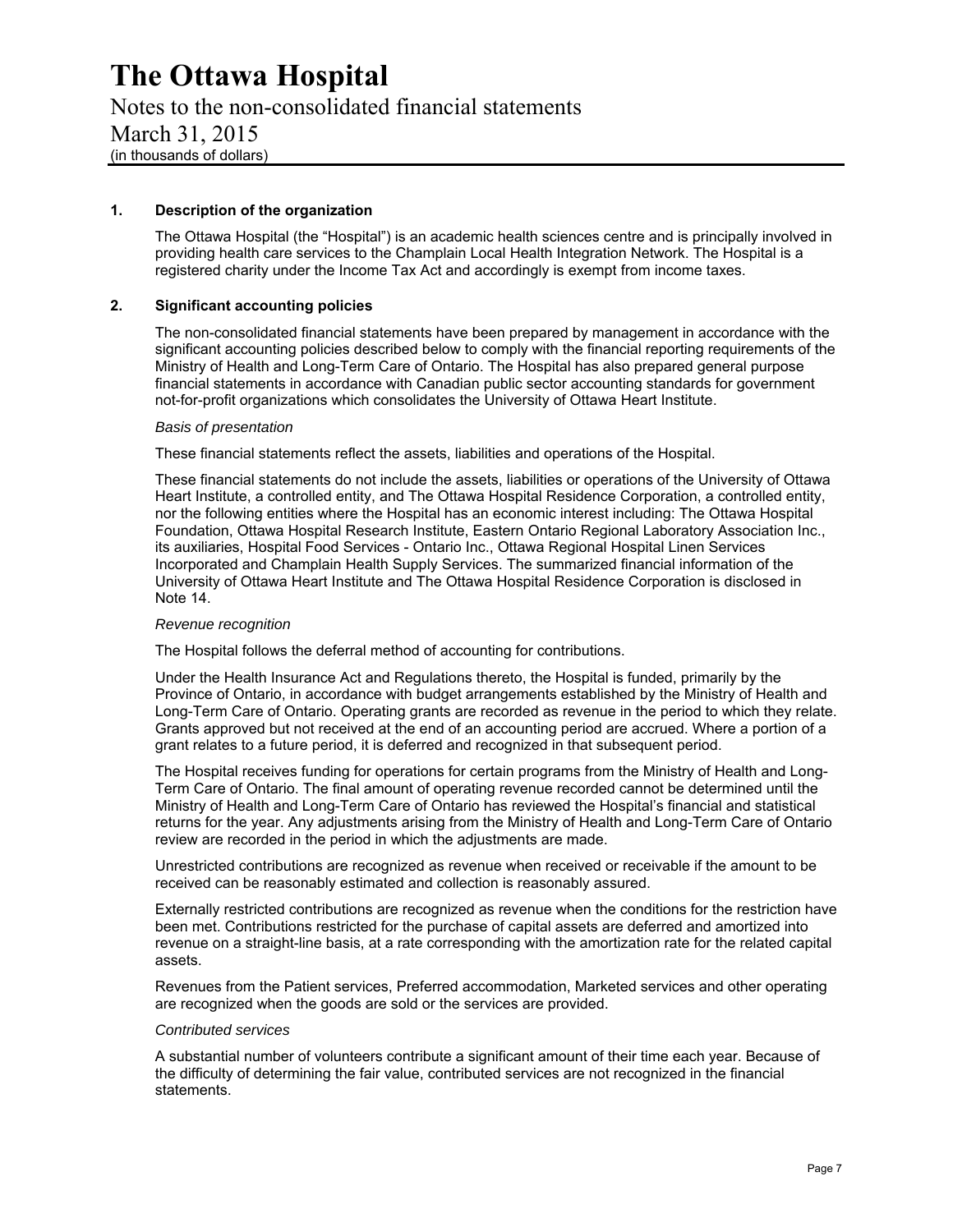Notes to the non-consolidated financial statements March 31, 2015 (in thousands of dollars)

#### **2. Significant accounting policies (continued)**

#### *Inventories*

Inventories are recorded at average cost and are valued at lower of cost and net realizable value.

#### *Classification of financial instruments*

All financial instruments reported on the statement of financial position of the Hospital are classified as follows:

Cash Fair value Short-term investments Fair value Fair value of the state of the state of the state of the state of the state of the state of the state of the state of the state of the state of the state of the state of the state of the s Accounts receivable **Amortized cost** Amortized cost Capital grants receivable Amortized cost and the Amortized cost and the Amortized cost Assets restricted for capital purchases Fair value Fair value Funds held in trust Fair value<br>Accounts payable and accrued liabilities **Fair value** Fair value<br>Amortized cost Accounts payable and accrued liabilities

#### *Short-term investments*

Transaction costs related to the acquisition of investments are recorded against investment income. Sales and purchases of investments are recorded on the settlement date.

Fair value is determined at quoted market prices. The calculation of fair value is based upon market conditions at a specific point in time and may not be reflective of future fair value. Investment income on restricted investments is capitalized until the related expenditures are incurred.

#### *Capital assets*

Purchased capital assets, other than minor equipment, are recorded at cost. Assets acquired under capital leases are initially recorded at the present value of future minimum lease payments and amortized over the estimated life of the assets. When a capital asset no longer contributes to the Hospital's ability to provide services, its carrying amount is written down to its residual value.

Minor equipment replacements are expensed in the year of replacement. Land is not amortized due to its infinite life. Construction in progress is not amortized until the project is complete and the assets come into use. Capital assets are amortized on a straight-line basis over their expected useful lives as follows:

| Land improvements          | 5-25 years    |
|----------------------------|---------------|
| <b>Buildings</b>           | 10-50 $years$ |
| Building service equipment | 5-25 vears    |
| Major equipment            | 5-20 years    |

#### *Funds held in trust*

The Hospital holds resources and makes disbursements on behalf of various unrelated individuals or groups. The Hospital has no discretion over such transactions. Resources received in connection with such trust fund transactions are reported as liabilities not revenue and subsequent distributions are reported as decreases to the liability not expenses.

#### *Employee benefit plans*

The Hospital accrues its obligations for employee benefit plans. The cost of non-pension post-retirement and post-employment benefits earned by employees is actuarially determined using the projected benefit method pro-rated on service and management's best estimate of retirement ages of employees and expected heath care costs. The most recent actuarial valuation was performed as at March 31, 2013 and extrapolated to March 31, 2015. The next scheduled valuation will be as at March 31, 2016.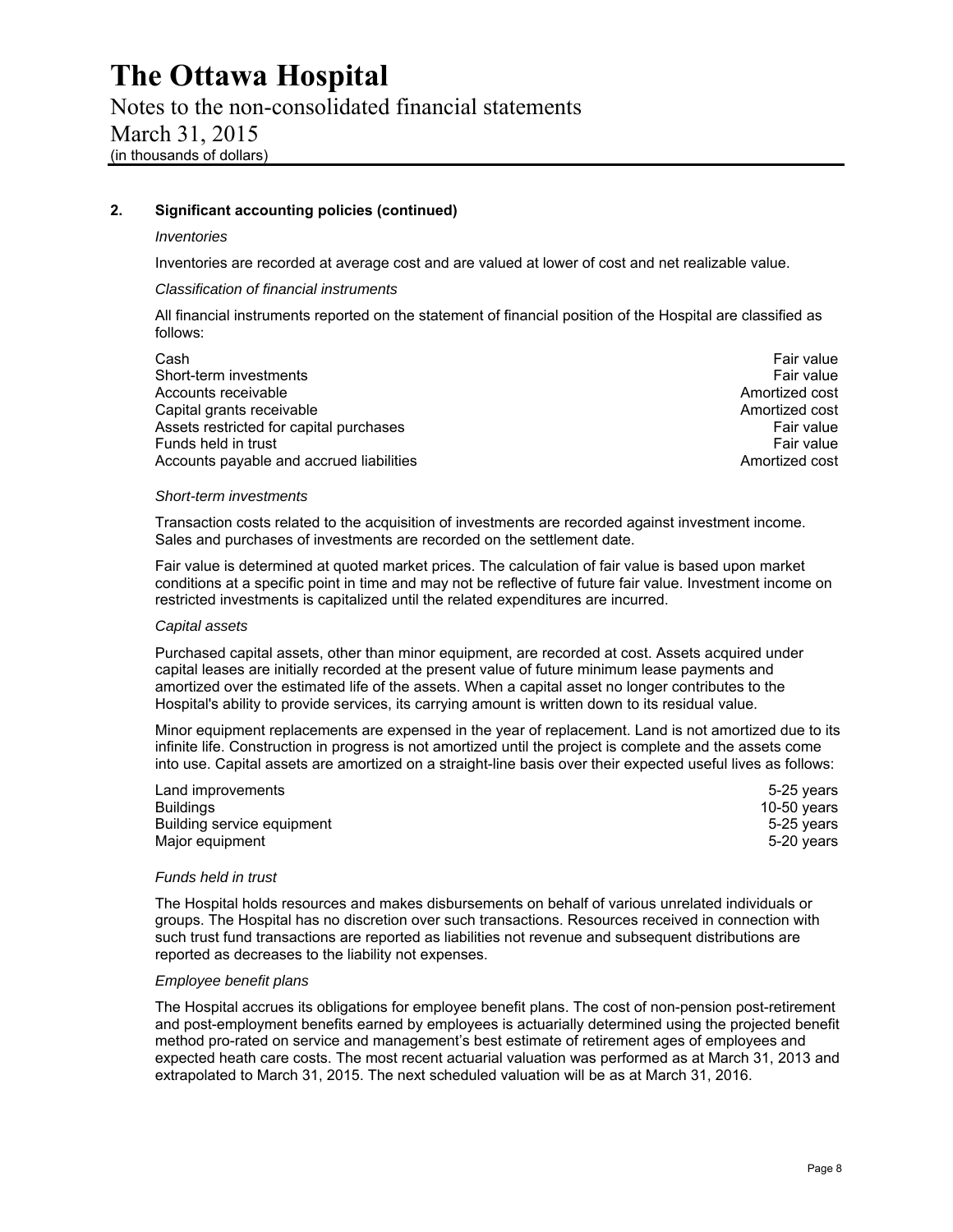### Notes to the non-consolidated financial statements March 31, 2015 (in thousands of dollars)

#### **2. Significant accounting policies (continued)**

#### *Employee benefit plans (continued)*

Adjustments arising from plan amendments, including past service costs, are recognized in the year that the plan amendments occur. Actuarial gains or losses are amortized over the average remaining service period of active employees.

The Hospital is an employer member of the Healthcare of Ontario Pension Plan, which is a multiemployer, defined benefit pension plan. The Hospital has adopted defined contribution plan accounting principles for this Plan because insufficient information is available to apply defined benefit plan accounting principles.

#### *Use of estimates*

The preparation of these financial statements requires management to make estimates and assumptions that affect the reported amounts of assets and liabilities and disclosure of contingent assets and liabilities at the date of the financial statements and the reported amounts of revenue and expenses during the period. Actual results could differ from these estimates. These estimates are reviewed periodically and, as adjustments become necessary, they are reported in the periods in which they become known. The most significant estimates used in preparing these financial statements include the estimated useful lives of capital assets, the assumptions underlying the employee future benefit liability calculation, the amount of certain accrued liabilities and the allowance for doubtful accounts.

#### *Adoption of a new accounting standard*

On April 1, 2014, the Hospital adopted the new Public Sector Accounting Standard Handbook Section 3260, *Liability for Contaminated Sites* (PS 3260). This section establishes standards on how to account for and report a liability associated with the remediation of contaminated sites. Contaminated sites are a result of contamination being introduced into air, soil, water or sediment of a chemical, organic or radioactive material or live organism that exceeds the maximum acceptable concentrations under an environmental standard. A liability for remediation of contaminated sites is recognized when all of the following criteria are met:

- an environmental standard exists;
- contamination exceeds the environmental standard;
- the Hospital is:
	- o directly responsible; or
	- o accepts responsibility
- the Hospital expects that future economic benefits will be given up; and
- a reasonable estimate of the amount can be made.

The adoption of the new PS 3260 standard has not resulted in any changes to the measurement and recognition of environmental liabilities in the Hospital's financial statements.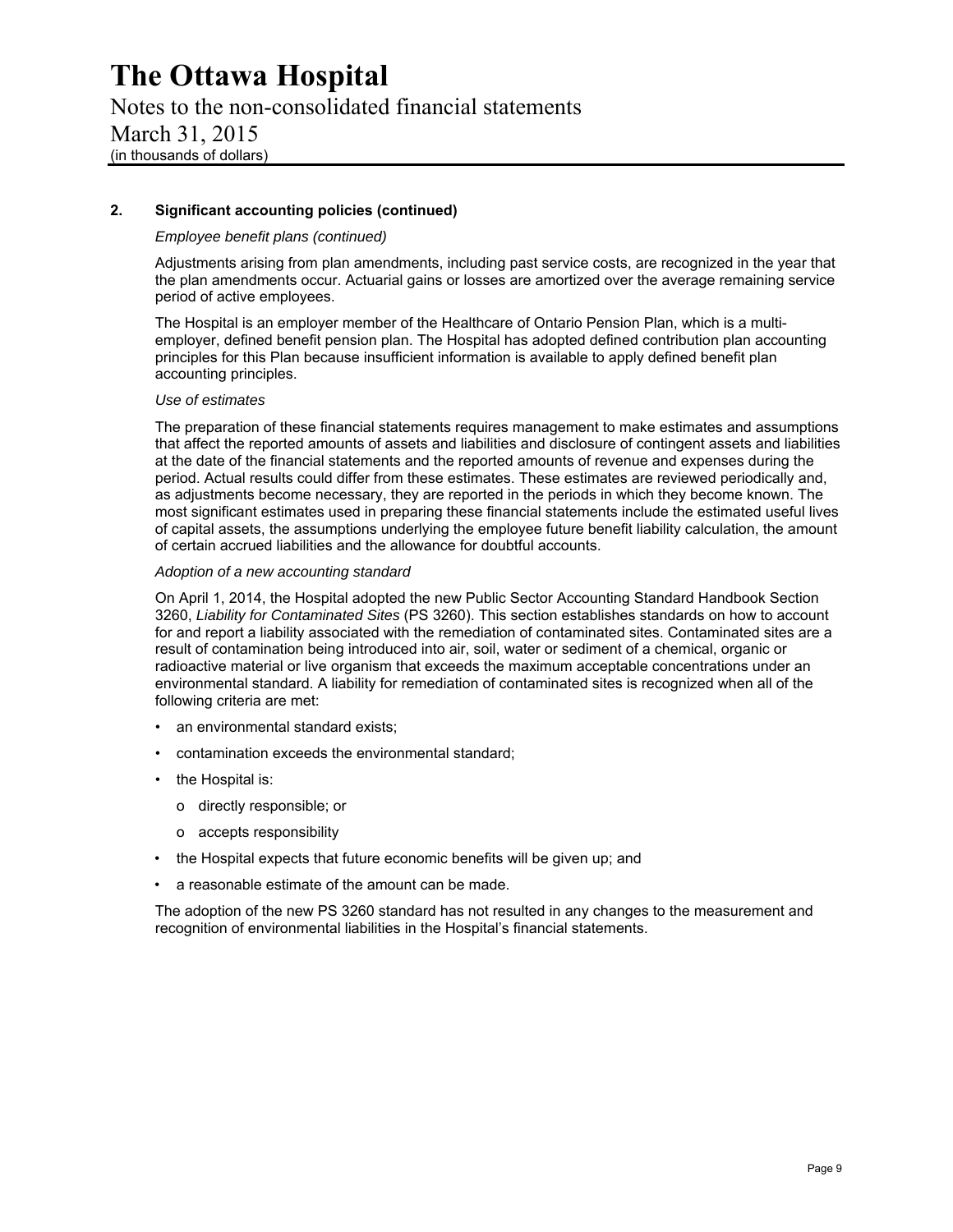Notes to the non-consolidated financial statements March 31, 2015 (in thousands of dollars)

#### **3. Accounts and capital grants receivable**

*Accounts receivable* 

|                                                                | 2015     | 2014    |
|----------------------------------------------------------------|----------|---------|
|                                                                | S        | \$      |
| Accounts receivable from patients                              | 29,158   | 29,751  |
| Ministry of Health and Long-Term Care of Ontario               | 13.874   | 5,862   |
| University of Ottawa Heart Institute (Note 14)                 | 8.318    | 8,226   |
| Eastern Ontario Regional Laboratory Association Inc. (Note 14) | 4.102    | 7,750   |
| Other                                                          | 22,277   | 13,670  |
| Less: allowance for doubtful accounts                          | (3, 151) | (3,010) |
|                                                                | 74.578   | 62.249  |

An analysis of the aging of the Hospital's receivables as at March 31, 2015 is as follows:

|                                                              |        |                                 |       | Over     |          |
|--------------------------------------------------------------|--------|---------------------------------|-------|----------|----------|
|                                                              |        | 0-30 days 31-60 days 61-90 days |       | 90 days  | Total    |
|                                                              | \$     | \$                              | \$    | \$       | S        |
| Accounts receivables from patients<br>Ministry of Health and | 10.520 | 8.773                           | 2.075 | 7,790    | 29,158   |
| Long-Term Care of Ontario<br>University of Ottawa Heart      | 11.770 | 1.056                           |       | 1.048    | 13,874   |
| Institute (Note 14)                                          | 8.318  |                                 |       |          | 8,318    |
| Eastern Ontario Regional Laboratory                          |        |                                 |       |          |          |
| Association Inc. (Note 14)                                   | 4.102  |                                 |       |          | 4,102    |
| Other                                                        | 17,869 | 2,842                           | 303   | 1,263    | 22,277   |
| Allowance for doubtful accounts                              | (544)  | (221)                           | (172) | (2, 214) | (3, 151) |
|                                                              | 52,035 | 12.450                          | 2.206 | 7,887    | 74.578   |

An analysis of the aging of the Hospital's receivables as at March 31, 2014 is as follows:

|                                                              |             |            |            | Over     |         |
|--------------------------------------------------------------|-------------|------------|------------|----------|---------|
|                                                              | $0-30$ days | 31-60 days | 61-90 days | 90 days  | Total   |
|                                                              | \$          | \$         | \$         | \$       | \$      |
| Accounts receivables from patients<br>Ministry of Health and | 10.313      | 8.509      | 2.793      | 8.136    | 29.751  |
| Long-Term Care of Ontario                                    | 2.335       | 2.511      | 471        | 545      | 5,862   |
| University of Ottawa                                         |             |            |            |          |         |
| Heart Institute (Note 14)                                    | 8.226       |            |            |          | 8,226   |
| Eastern Ontario Regional Laboratory                          |             |            |            |          |         |
| Association Inc. (Note 14)                                   | 7.750       |            |            |          | 7.750   |
| Other                                                        | 10.837      | 1.854      | 137        | 842      | 13.670  |
| Allowance for doubtful accounts                              | (446)       | (332)      | (89)       | (2, 143) | (3,010) |
|                                                              | 39.015      | 12.542     | 3.312      | 7.380    | 62.249  |

The allowance for doubtful accounts relates to accounts receivable from patients and is determined based on prior experience with similar accounts.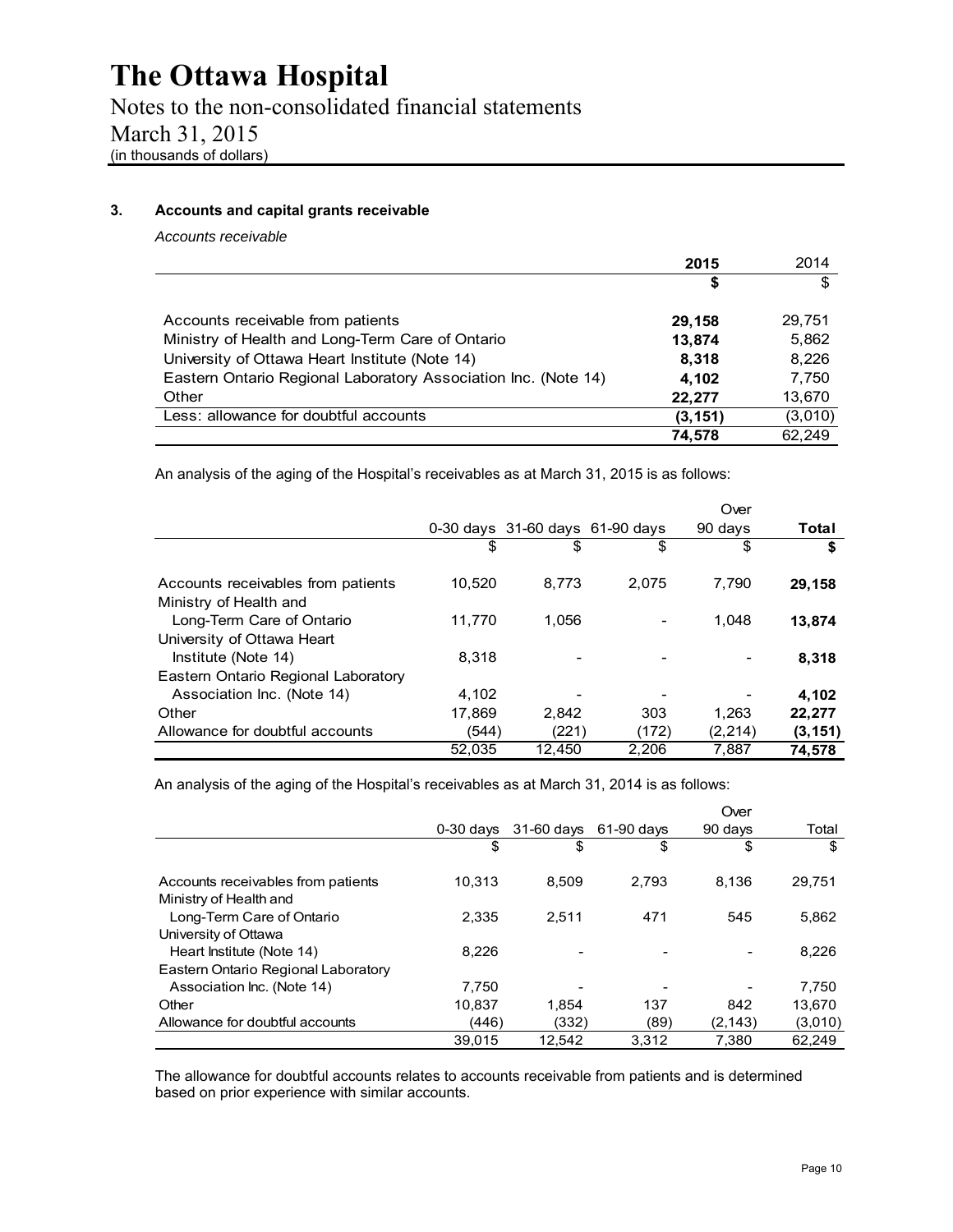#### **3. Accounts and capital grants receivable (continued)**

Capital grants receivable relate to grants restricted in use for capital asset acquisitions or projects, which have been approved by the funder and are receivable by the Hospital at year-end. These amounts have also been included in deferred contributions related to capital assets.

|                                                                   | 2015           | 2014   |
|-------------------------------------------------------------------|----------------|--------|
|                                                                   | S              | \$     |
| The Ottawa Hospital Foundation (Note 14)                          | 2,367          | 3,888  |
| Eastern Ontario Regional Laboratory<br>Association Inc. (Note 14) | 7.834          | 7,834  |
| Other                                                             | $\blacksquare$ | (3)    |
|                                                                   | 10.201         | 11.719 |

#### **4. Assets restricted for capital purchases**

Assets restricted for capital purchases is comprised of \$51,095 (2014 - \$47,036) related to funding received and restricted for the purpose of capital expenditures and \$53,897 (2014 - \$41,407) in net parking revenue that has been restricted for the purchase of capital expenditures. The funds are held with the Hospital's bank, earning interest at a rate of prime less 1.75% and are classified as long-term as the associated cash outflow is not expected to occur within one year.

#### **5. Capital assets**

|                            |           |                   | 2015     | 2014     |
|----------------------------|-----------|-------------------|----------|----------|
|                            |           | Accumulated       | Net book | Net book |
|                            |           | Cost amortization | value    | value    |
|                            | \$        | \$                | \$       | \$       |
| Land                       | 897       |                   | 897      | 1,618    |
| Land improvements          | 5,336     | 5,336             |          | 25       |
| <b>Buildings</b>           | 677,523   | 268,402           | 409,121  | 425,335  |
| Building service equipment | 149,032   | 92,458            | 56,574   | 48,519   |
| Major equipment            | 392,271   | 299,380           | 92,891   | 85,829   |
| Construction in progress   | 24,809    |                   | 24,809   | 15,578   |
|                            | 1,249,868 | 665,576           | 584,292  | 576,904  |

 During the year the Hospital recorded a transfer of radiation equipment from Cancer Care Ontario at a net book value of \$15,876 which was donated. An equal amount was also set up as capital contribution (Note 9).

Cost and accumulated amortization at March 31, 2014 were \$1,191,663 and \$614,759**,** respectively.

#### **6. Funds held in trust**

Funds held in trust are held with the Hospital's bank and represent the aggregate balance of funds held in trust for third parties.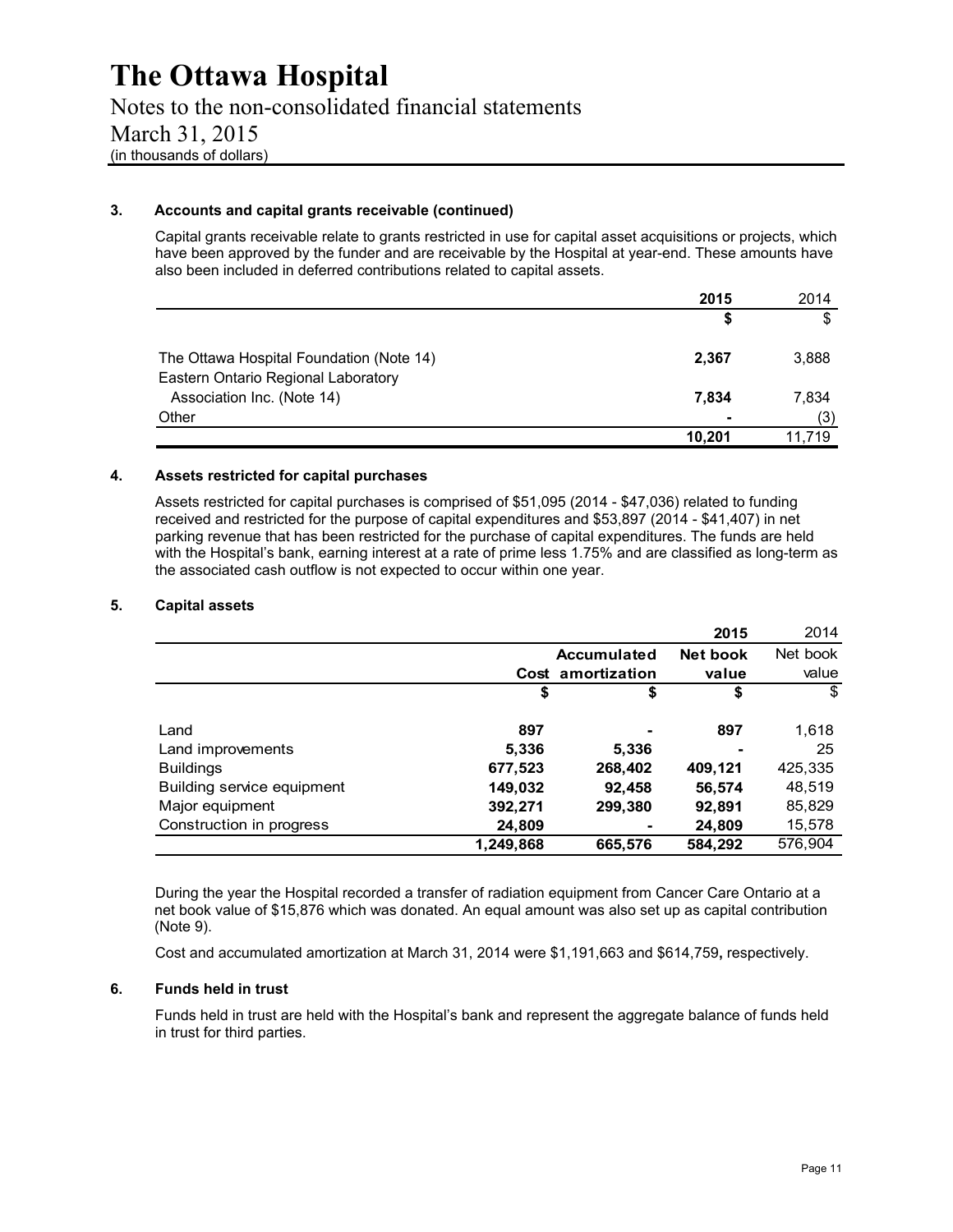Notes to the non-consolidated financial statements March 31, 2015 (in thousands of dollars)

#### **7. Bank indebtedness**

The Hospital has an available line of credit of \$24,000 with its corporate bankers, of which no amount was drawn against at March 31, 2015 (2014 - \$NIL). This line of credit is unsecured and bears interest at prime.

#### **8. Employee future benefits**

The Hospital offers a defined benefit plan which provides extended health care and dental insurance benefits to certain of its employees and extends this coverage to the post-retirement period. The most recent actuarial valuation of employee future benefits was completed as at March 31, 2013 and extrapolated to March 31, 2015.

At March 31, the Hospital's liability associated with the benefit plan is as follows:

|                                   | 2015    | 2014    |
|-----------------------------------|---------|---------|
|                                   |         |         |
| Accrued benefit obligation        | 57.559  | 48.818  |
| Unamortized experience losses     | (7.131) | (2,601) |
| Employee future benefit liability | 50,428  | 46.217  |

The Hospital's defined benefit plan is not funded, resulting in a plan deficit equal to the accrued benefit obligation.

The significant actuarial assumptions adopted in estimating the Hospital's accrued benefit obligations are as follows:

|                                                            | 2015     | 2014     |
|------------------------------------------------------------|----------|----------|
|                                                            |          |          |
| Discount rate used to determine accrued benefit obligation | 3.31%    | 4.36%    |
| Dental cost increases                                      | 3.50%    | 3.50%    |
| Extended healthcare cost escalations decreasing by 0.5%    |          |          |
| per annum to an ultimate rate of 4.5% thereafter           | 7.50%    | 7.50%    |
| Expected average remaining service life of employees       | 15 years | 15 years |

The employee future benefit liability change for the year ended March 31, 2015 is \$4,211 (2014 - \$2,410). This amount is comprised of:

|                                                        | 2015    | 2014     |
|--------------------------------------------------------|---------|----------|
|                                                        | \$      | S        |
| Current service cost                                   | 3,967   | 3,034    |
| Interest on accrued benefit obligation during the year | 2.128   | 1,954    |
| Amortization of net experience losses                  | 173     | 392      |
| April 1, 2013 transfer to EORLA                        |         | (255)    |
| Benefit payments made by the Hospital during the year  | (2.057) | (2, 715) |
|                                                        | 4.211   | 2,410    |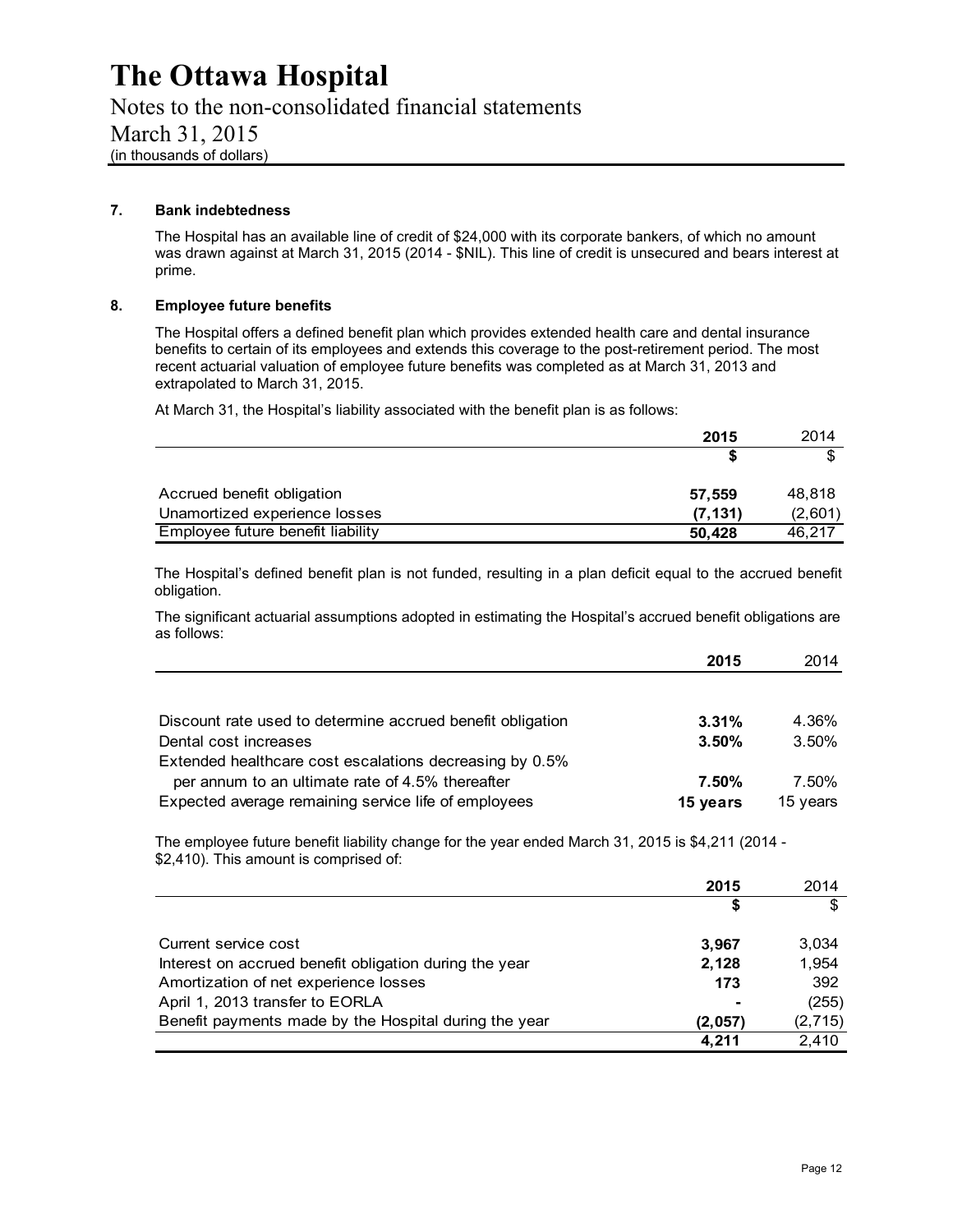#### **9. Deferred contributions related to capital assets**

Deferred contributions related to capital assets represent the unamortized amount and unspent amount of donations and grants received for the purchase of capital assets. The amortization of capital contributions is recorded as revenue in the non-consolidated statement of operations.

The changes in the deferred balance for the year are as follows:

|                                                              | 2015      | 2014      |
|--------------------------------------------------------------|-----------|-----------|
|                                                              | S         | \$        |
| Balance, beginning of the year                               | 410,878   | 415.292   |
| Add cash contributions received during the year              | 15,013    | 14,965    |
| Add non-cash contributions received during the year (Note 5) | 15,876    |           |
| Less amounts amortized for major equipment                   | (7, 111)  | (5, 545)  |
| Less amounts amortized for buildings                         | (14, 028) | (13, 834) |
|                                                              | 420,628   | 410.878   |

The balance of unamortized and unspent capital contributions consists of the following:

|                                             | 2015    | 2014    |
|---------------------------------------------|---------|---------|
|                                             |         | \$      |
| Unamortized capital contributions (Note 11) | 369,533 | 363.842 |
| Unspent capital contributions (Note 4)      | 51.095  | 47,036  |
|                                             | 420,628 | 410,878 |

#### **10. Capital disclosures**

The Hospital defines capital as its unrestricted net assets and its net assets invested in capital assets. The Hospital currently has an accumulated deficiency of unrestricted net assets due to past operations. As profitable operations are achieved, this deficiency of unrestricted net assets will be reduced. Once the deficiency in unrestricted net assets is eliminated, the objective of the Hospital with respect to its unrestricted net assets is to fund future operations. The purpose of the net assets invested in capital assets is to fund the past acquisition of capital assets required for operational purposes.

The Hospital is not subject to externally imposed capital requirements and its overall strategy with respect to capital remains unchanged from the prior year.

#### **11. Invested in capital assets**

Invested in capital assets is calculated as follows:

|                                                              | 2015      | 2014       |
|--------------------------------------------------------------|-----------|------------|
|                                                              |           | \$         |
| Capital assets<br>Amounts financed by deferred contributions | 584,292   | 576.904    |
| related to capital assets (Note 9)                           | (369,533) | (363, 842) |
|                                                              | 214,759   | 213,062    |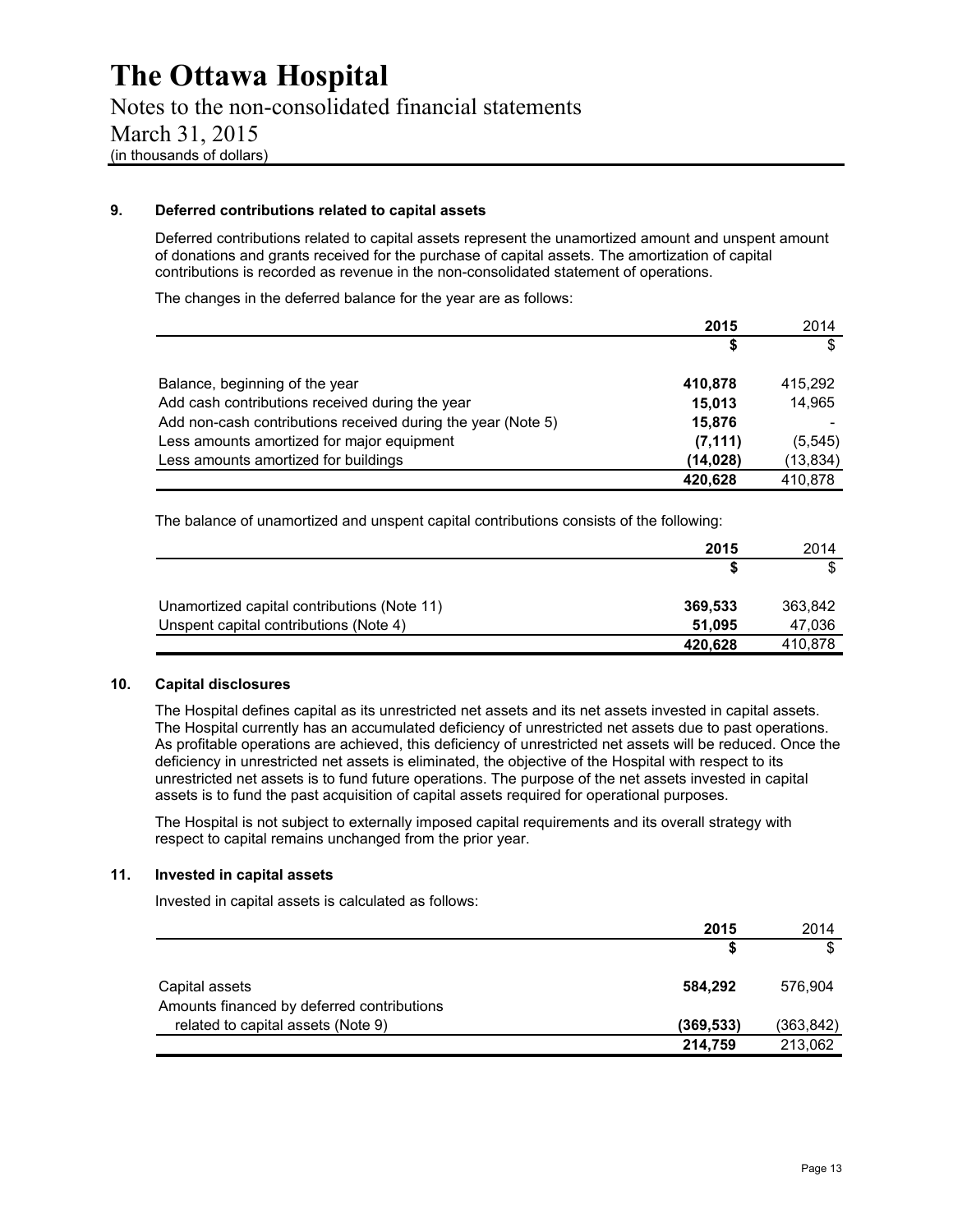Notes to the non-consolidated financial statements March 31, 2015 (in thousands of dollars)

#### **11. Invested in capital assets (continued)**

Net change in invested in capital assets is calculated as follows:

|                                               | 2015      | 2014     |
|-----------------------------------------------|-----------|----------|
|                                               | \$        | S        |
| Purchase of capital assets                    | 47,563    | 42.788   |
| Amounts funded by deferred cash contributions | (10, 954) | (15,634) |
| Proceeds on disposal of capital assets        | (4,024)   | (7)      |
| Gain on disposal of capital assets            | 968       |          |
| Amortization of deferred contributions        |           |          |
| related to capital assets                     | 21,139    | 19.379   |
| Amortization of capital assets                | (52, 995) | (58,822) |
|                                               | 1,697     | (12,289) |

#### **12. Pension plan**

Substantially all of the employees of the Hospital are members of the Healthcare of Ontario Pension Plan (the "Plan"), which is a multi-employer defined benefit pension plan available to all eligible employees of the participating members of the Ontario Hospital Association. Contributions to the Plan made during the year by the Hospital on behalf of its employees amounted to \$44,936 (2014 - \$44,118) and are included in the non-consolidated statement of operations.

In consultation with its actuaries, pension expense is based on Plan management's best estimates, of the amount required to provide a high level of assurance that benefits will be fully represented by fund assets at retirement, as provided by the Plan. The funding objective is for employer contributions to the Plan to remain a constant percentage of employees' contributions.

Variances between actuarial funding estimates and actual experience may be material and any differences are generally to be funded by the participating members. The most recent triennial actuarial valuation of the Plan as at December 31, 2012 indicates the plan is fully funded.

#### **13. Financial instruments**

#### *Establishing fair value*

The carrying value of accounts receivable and accounts payable and accrued liabilities approximates their fair value because of the relatively short period to maturity of the instruments.

The fair value of capital grants receivable is not determinable as there are no fixed repayment terms.

The fair value of guarantees and letters of credit are based on fees currently charged for similar agreements or on the estimated cost to terminate them or otherwise settle the obligations with the counterparties at the reported borrowing date. In situations in which there is no market for these guarantees and they were issued without explicit costs, it is not practicable to determine their fair value with sufficient reliability. Unless otherwise noted, it is management's opinion that the Hospital is not subject to significant interest or currency risk arising from these instruments.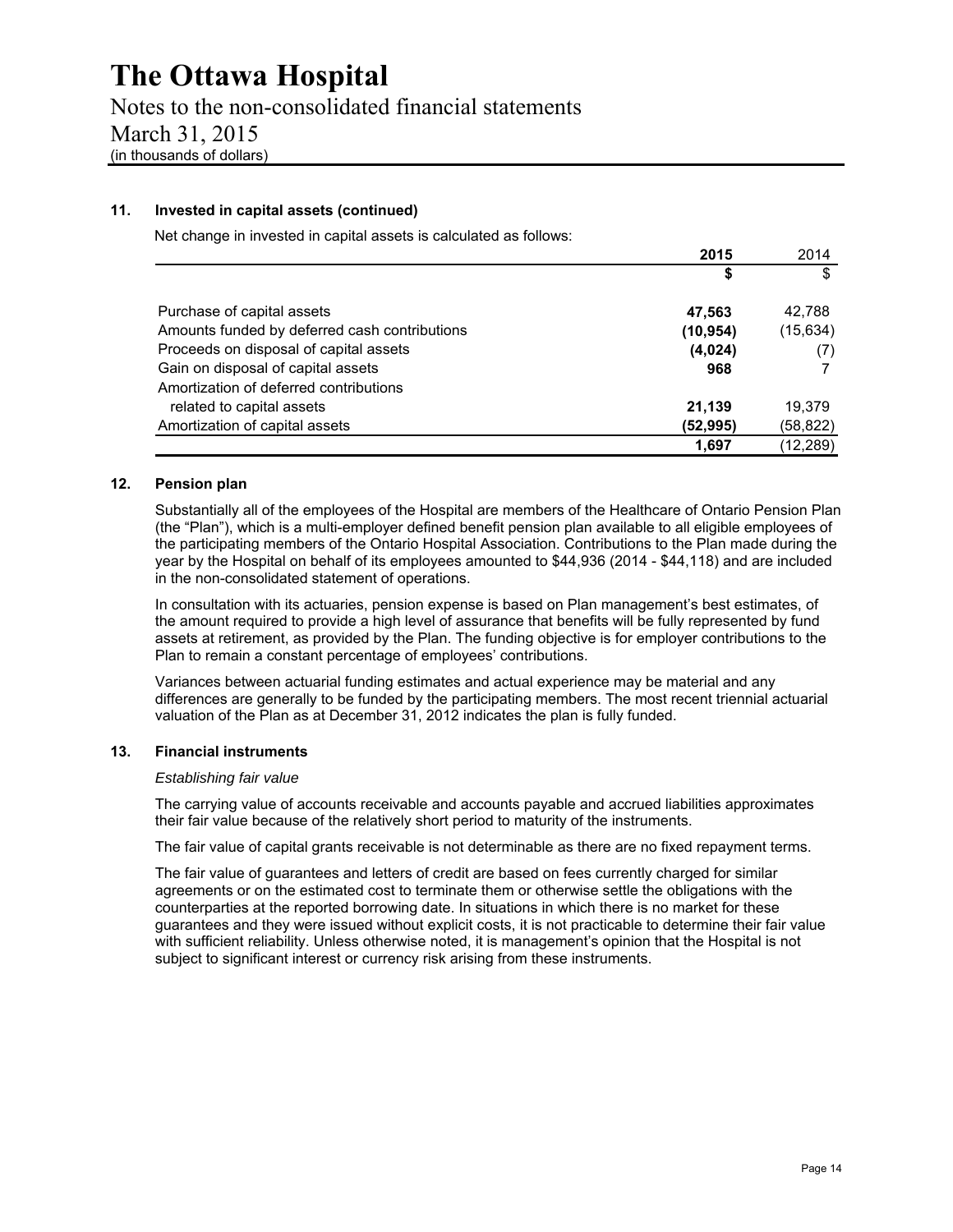Notes to the non-consolidated financial statements March 31, 2015 (in thousands of dollars)

#### **13. Financial instruments (continued)**

#### *Fair value hierarchy*

The following provides an analysis of financial instruments that are measured subsequent to initial recognition at fair value, grouped into Levels 1 to 3 based on the degree to which the fair value is observable:

- Level 1 fair value measurements are those derived from quoted prices (unadjusted) in active markets for identical assets or liabilities;
- Level 2 fair value measurements are those derived from inputs other than quoted prices included within Level 1 that are observable for the asset or liability, either directly (i.e., as prices) or indirectly (i.e., derived from prices); and,
- Level 3 fair value measurements are those derived from valuation techniques that include inputs for the asset or liability that are not based on observable market data (unobservable inputs).

The fair value hierarchy requires the use of observable market inputs whenever such inputs exist. A financial instrument is classified to the lowest level of the hierarchy for which a significant input has been considered in measuring fair value.

Cash, short-term investments, assets restricted for capital purchases and funds held in trust are Level 1 fair values.

#### *Credit risk*

Credit risk relates to the potential that one party to a financial instrument will fail to discharge an obligation and incur a financial loss. The Hospital is exposed to credit risk on its accounts receivable as disclosed in Note 3. Management believes its allowance for doubtful accounts is sufficient on its receivables from patients and has implemented collection recovery procedures to mitigate its credit risk.

#### **14. Related entities**

#### *University of Ottawa Heart Institute*

The Hospital exercises control over the University of Ottawa Heart Institute, a tax-exempt charity, incorporated under the laws of Ontario.The University of Ottawa Heart Institute provides cardiac services to the patients of the Hospital. Pursuant to the Public Hospitals Act, the Hospital is ultimately responsible for the health care of patients and, all patients at the University of Ottawa Heart Institute are acknowledged to be patients of the Hospital.

The business relationship between the Hospital and the University of Ottawa Heart Institute is governed by a service agreement pursuant to which clinical and administrative support is provided at fair market value, and premises provided at no charge by the Hospital.

The intent of the service agreement is that any deficit incurred by either party shall be managed by the party incurring the deficit. The University of Ottawa Heart Institute has an accumulated unrestricted net asset deficiency of \$8,602 at March 31, 2015 (2014 - \$9,141). As at March 31, 2015, the Hospital had a receivable from the University of Ottawa Heart Institute amounting to \$8,318 (2014 - \$8,226), bearing interest at prime. This receivable has no fixed terms of repayment.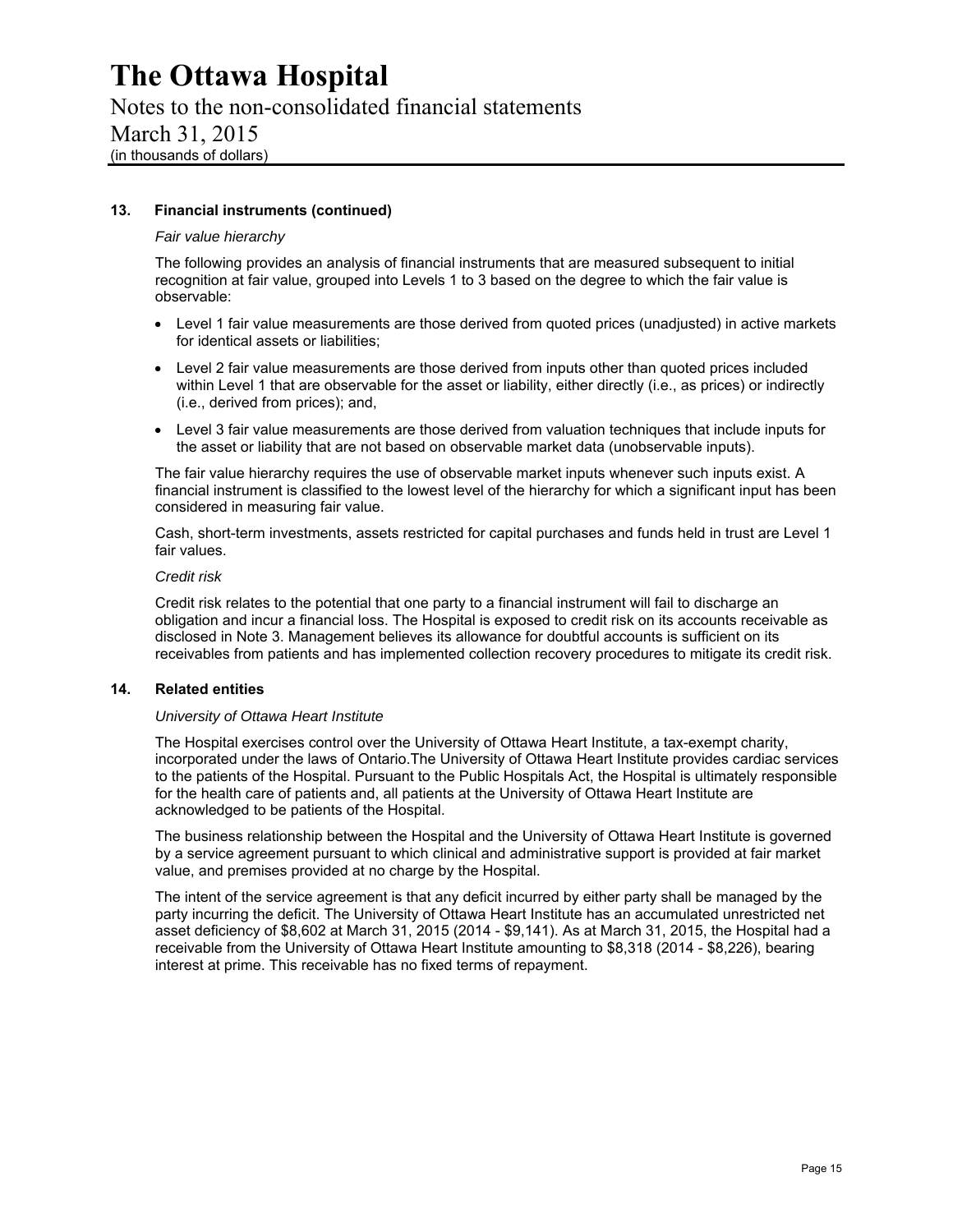Notes to the non-consolidated financial statements March 31, 2015 (in thousands of dollars)

#### **14. Related entities (continued)**

#### *University of Ottawa Heart Institute (continued)*

The summarized assets, liabilities and results of operations for the University of Ottawa Heart Institute are as follows:

|                                 | 2015      | 2014      |
|---------------------------------|-----------|-----------|
|                                 | \$        | \$        |
| Financial position:             |           |           |
| <b>Total assets</b>             |           | 71,111    |
|                                 | 75,859    |           |
| <b>Total liabilities</b>        | 73,504    | 68,801    |
| Net assets                      | 2,355     | 2,310     |
|                                 | 75,859    | 71,111    |
|                                 |           |           |
|                                 |           |           |
|                                 | 2015      | 2014      |
|                                 | \$        | \$        |
| Results of operations:          |           |           |
| Total revenue                   | 168,176   | 164,876   |
| <b>Total expenses</b>           | 168,131   | 163,452   |
| Excess of revenue over expenses | 45        | 1,424     |
|                                 | 2015      | 2014      |
|                                 | \$        | \$        |
|                                 |           |           |
| Cash flows:                     |           |           |
| Operating                       | (1, 171)  | 4,148     |
| Capital                         | (10, 574) | (10, 245) |
| Financing                       | 6,074     | 10,017    |
| Net cash flows for the year     | (5,671)   | 3,920     |

#### *The Ottawa Hospital Residence Corporation*

The Hospital exercises control over The Ottawa Hospital Residence Corporation (the "Corporation"), a tax-exempt entity without share capital incorporated under the laws of Ontario providing accommodation to the interns and family of patients of the Hospital, parking facilities to patients and staff of the Hospital and manages other business activities. As at March 31, 2015 the Hospital had a payable to the Corporation, amounting to \$6,706 (2014 - \$5,806), this amount is subject to an interest rate of prime minus 1.75%, is due on demand and has no fixed terms of repayment.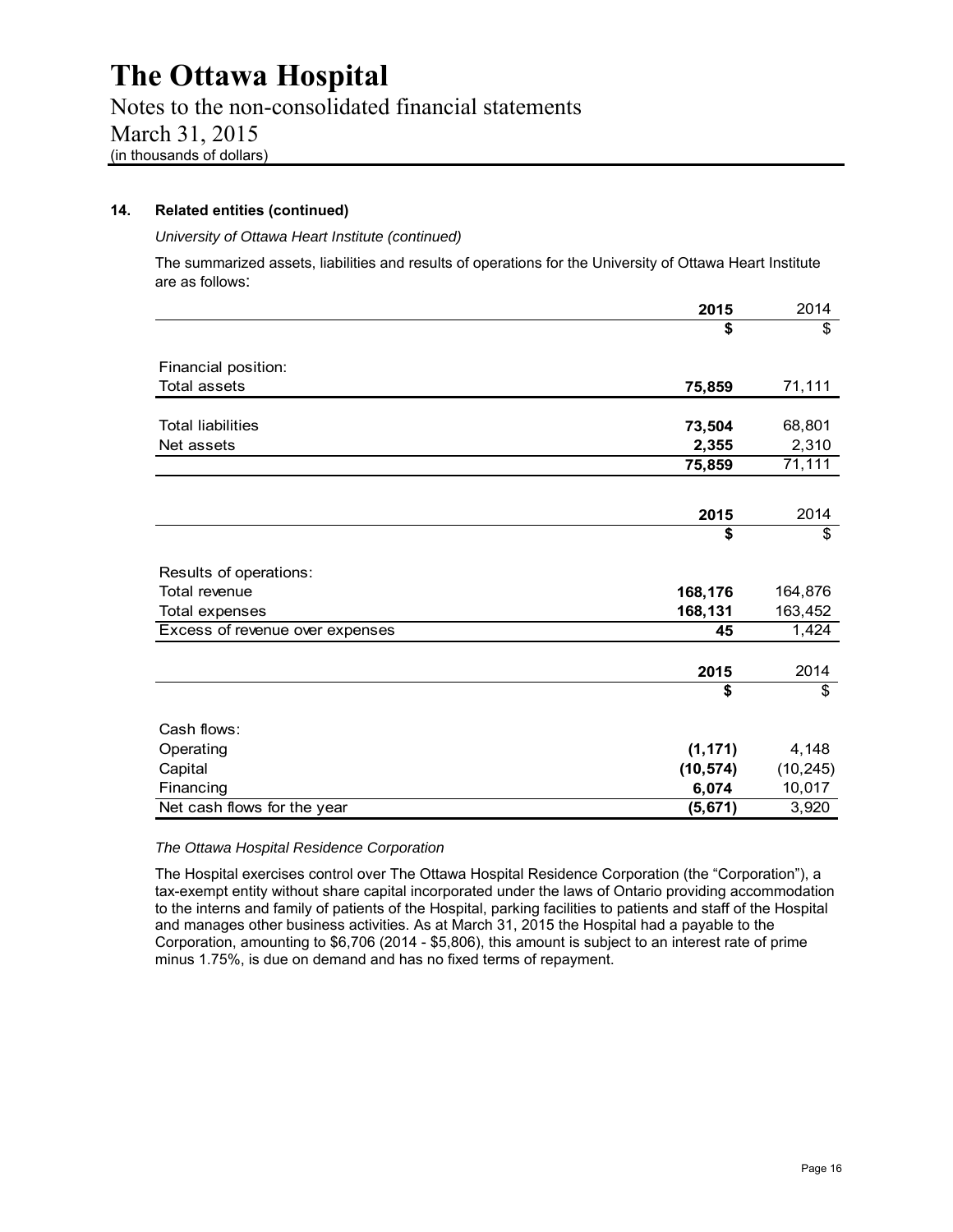Notes to the non-consolidated financial statements March 31, 2015 (in thousands of dollars)

#### **14. Related entities (continued)**

#### *The Ottawa Hospital Residence Corporation (continued)*

The summarized assets, liabilities and results of operations for the Corporation for the year ended December 31 is as follows:

|                                 | 2014  | 2013  |
|---------------------------------|-------|-------|
|                                 | \$    | \$    |
| Financial position:             |       |       |
| <b>Total assets</b>             | 8,239 | 7,193 |
|                                 |       |       |
| <b>Total liabilities</b>        | 330   | 267   |
| Net assets                      | 7,909 | 6,926 |
|                                 | 8,239 | 7,193 |
|                                 |       |       |
|                                 | 2014  | 2013  |
|                                 | \$    | \$    |
| Results of operations:          |       |       |
| Total revenue                   | 2,300 | 2,838 |
| Total expenses                  | 1,317 | 1,284 |
| Excess of revenue over expenses | 983   | 1,554 |
|                                 | 2014  | 2013  |
|                                 | \$    | \$    |
| Cash flows:                     |       |       |
| Operating                       | 1,252 | 1,708 |
| Investing                       | 13    | (14)  |
| Net cash flows for the year     | 1,265 | 1,694 |

#### *The Ottawa Hospital Foundation*

The Hospital has an economic interest in The Ottawa Hospital Foundation (the "Foundation"), a taxexempt entity without share capital incorporated under the laws of Ontario. The Foundation was established to raise, receive, maintain and manage funds to be distributed towards various programs and capital projects of the Hospital.

During the year, the Hospital received \$7,945 (2014 - \$9,567) from the Foundation. As at March 31, 2015, the Hospital had a capital grant receivable from the Foundation amounting to \$2,367 (2014 - \$3,888) and an endowment receivable of \$564 (2014 - \$542). In addition, the Foundation donated giftsin-kind to the Hospital, which were recorded by the Hospital at no value. The Hospital provides the Foundation with office premises without charge.

#### *Ottawa Hospital Research Institute*

The Hospital has an economic interest in the Ottawa Hospital Research Institute (the "Institute"). The Institute carries on and exclusively promotes scientific research and experimental development for the benefit of the general public. The Institute is a tax-exempt entity incorporated under the laws of Ontario.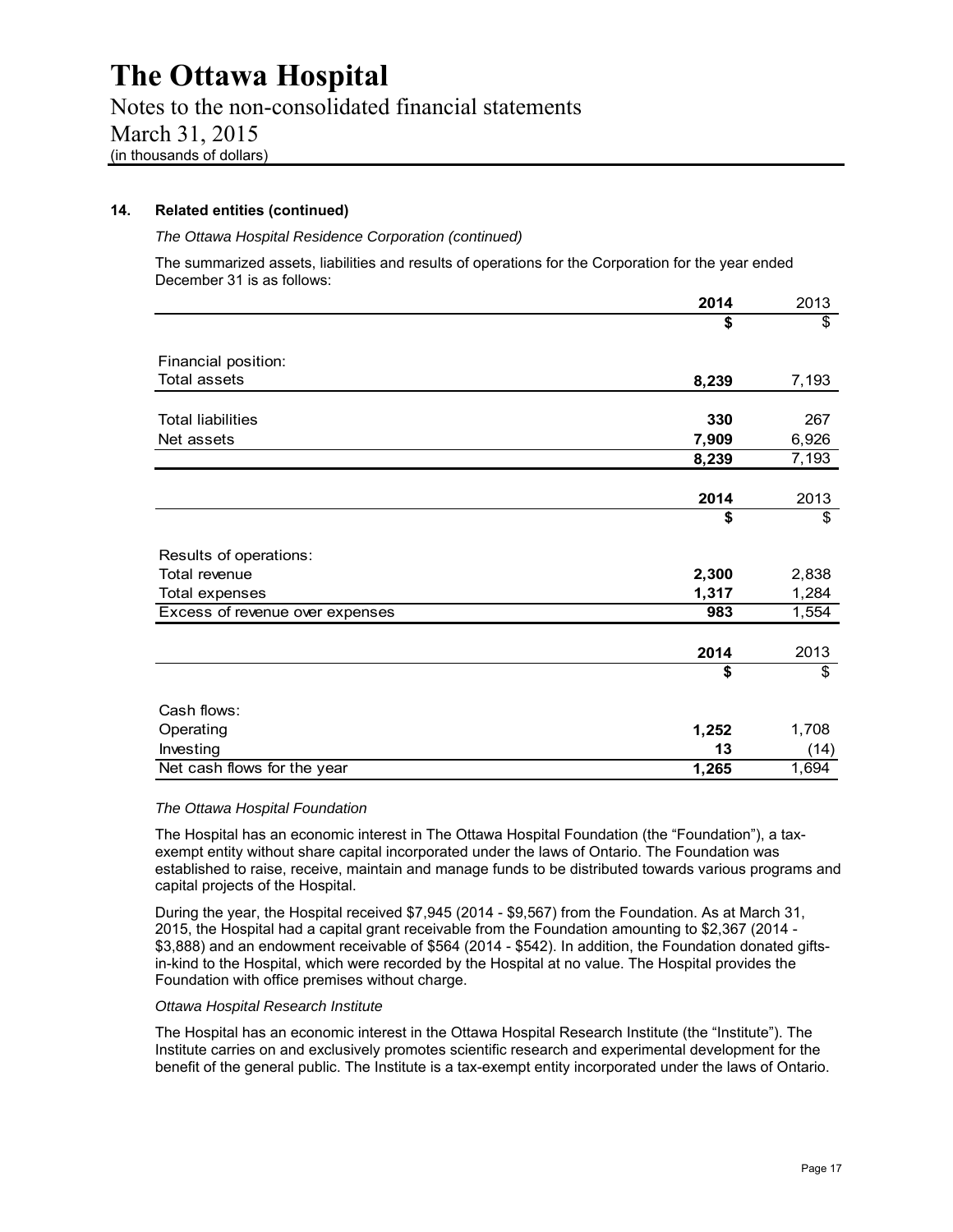Notes to the non-consolidated financial statements March 31, 2015 (in thousands of dollars)

#### **14. Related entities (continued)**

#### *Ottawa Hospital Research Institute (continued)*

As at March 31, 2015, the Hospital had an operational payable to the Institute amounting to \$3,234 (2014 - \$3,741). The Hospital provided \$4,336 (2014 - \$8,936) of base funding in support of resources to the Institute during fiscal 2015. The Hospital also provided \$150 (2014 - \$150) for specific operating expenditures to the Institute. These amounts are recorded in supplies and other operating expenses on the non-consolidated statement of operations.

*Eastern Ontario Regional Laboratory Association Inc.*

The Hospital is a founding member of Eastern Ontario Regional Laboratory Association Inc. ("EORLA"). EORLA was established to provide specialized laboratory services to the 16-member hospitals on a cost of service basis.

The Hospital entered into a contract with the Ministry of Health and Long-Term Care of Ontario to construct a regional laboratory, including investments in capital equipment. As at March 31, 2015, The Hospital had completed the project, at a total cost of \$25,376 (2014 - \$25,376), of which \$7,834 (2014 - \$7,834) is to be funded by EORLA. In return for this capital investment, EORLA will be permitted to occupy the premises, under the provisions set out in the member Site Use Agreements.

At March 31, 2015, the Hospital had an economic interest of \$2,096 (2014 - \$1,233) of total net assets of \$5,107 (2014 - \$3,004). The Hospital also had a capital grant receivable from EORLA in the amount of \$7,834 (2014 - \$7,834) and an operational receivable of \$4,102 (2014 - \$7,750).

#### *Auxiliaries*

The Hospital has an economic interest in the Ottawa Civic Hospital Auxiliary, the Riverside Hospital Auxiliary and the Friends of the Ottawa General Hospital (the "Auxiliaries") and the Rehabilitation Centre Volunteer Association. The object of the Auxiliaries is to raise and receive funds to be distributed towards various programs and capital projects of the Hospital and its related Foundations. The Auxiliaries are taxexempt entities created under the laws of Ontario.

#### *Hospital Food Services - Ontario Inc. and Ottawa Regional Hospital Linen Services Incorporated*

The Hospital is a founding member of Hospital Food Services - Ontario Inc. ("HFS") and of the Ottawa Regional Hospital Linen Services Incorporated ("ORHLS"). HFS and ORHLS were established to provide food and laundry services, respectively to member hospitals on a cost of service basis.

At March 31, 2015, the Hospital had an economic interest of \$3,312 (2014 - \$3,723) of total net assets of \$5,276 (2014 - \$6,157) of HFS. The corresponding interest in ORHLS was \$7,045 (2014 - \$6,998) of total net assets of \$12,368 (2014 - \$12,189).

For the year ended March 31, 2015, the Hospital provided \$1,515 (2014 - \$1,557) to HFS for food services and \$10,081 (2014 - \$9,676) to ORHLS for linen services. These amounts have been included in supplies and other operating expenses on the non-consolidated statement of operations.

#### *Champlain Health Supply Services*

The Hospital is a founding member of Champlain Health Supply Services ("CHSS"). CHSS was established to implement shared service collaboration for the hospitals in the Champlain Region that will integrate the operations of sourcing, procurement and logistics across the region.

As at March 31, the Hospital had a payable of \$30 (2014 - \$150) to CHSS relating to expenses paid by CHSS on behalf of the Hospital.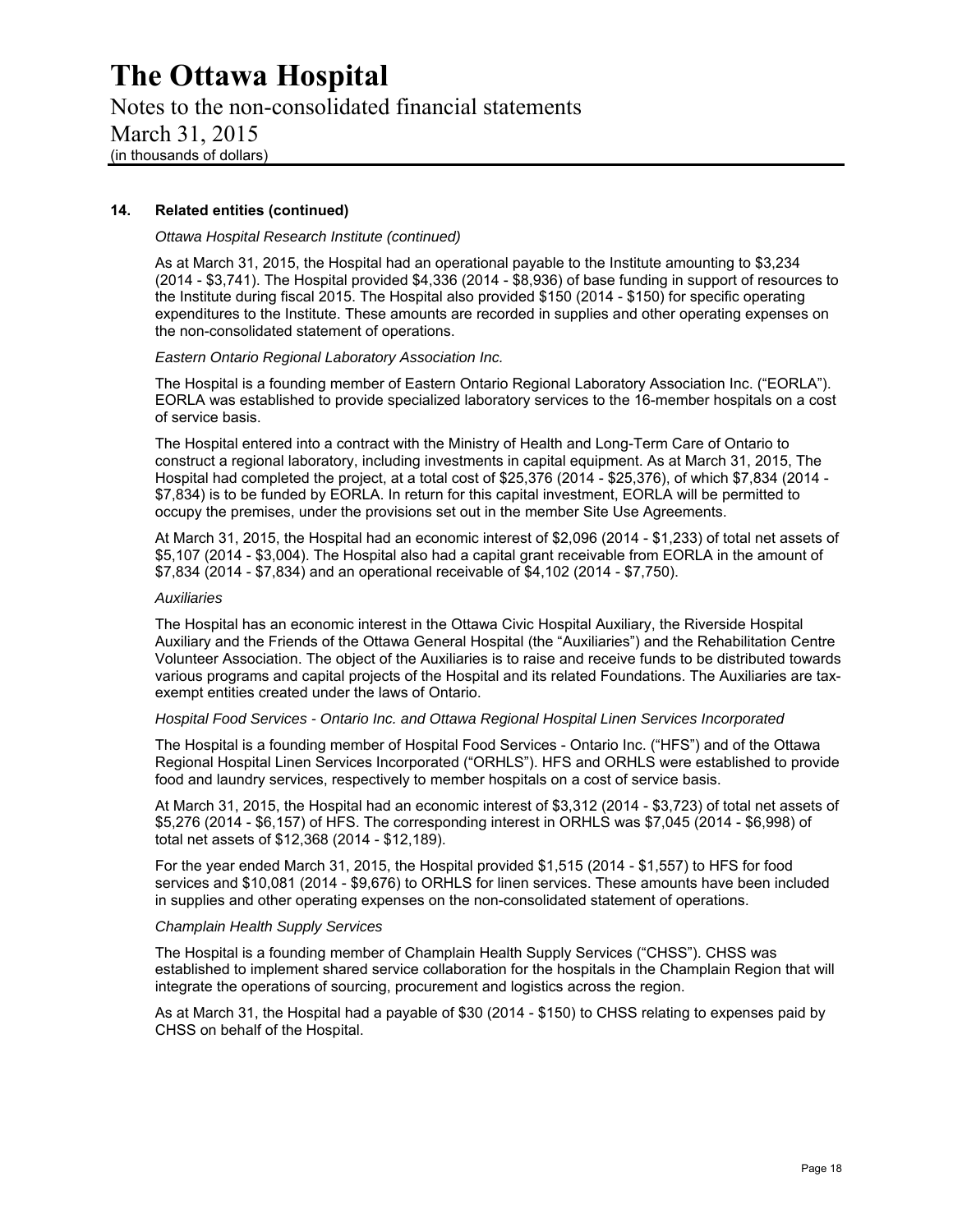Notes to the non-consolidated financial statements March 31, 2015 (in thousands of dollars)

#### **15. Changes in non-cash operating working capital items**

|                                          | 2015      | 2014      |
|------------------------------------------|-----------|-----------|
|                                          | \$        | \$        |
| Short-term investments                   | (21)      | (394)     |
| Accounts receivable                      | (12, 329) | 2,789     |
| <b>Inventories</b>                       | (933)     | (1,358)   |
| Prepaid expenses                         | (2,974)   | (517)     |
| Accounts payable and accrued liabilities | (9,252)   | (40, 587) |
| Deferred contributions                   | 1,204     | 4,394     |
|                                          | (24, 305) | (35, 673) |

#### **16. Commitments, contingencies and guarantees**

The nature of the Hospital's activities is such that there is usually litigation pending or in prospect at any time. With respect to claims at March 31, 2015, management believes the Hospital has valid defenses and appropriate insurance coverage in place. In the event any claims are successful, management believes that such claims are not expected to have a material effect on the Hospital's financial position.

A group of hospitals, including the Hospital, have formed the Healthcare Insurance Reciprocal of Canada ("HIROC"). HIROC is registered as a Reciprocal pursuant to provincial Insurance Acts which permit persons to exchange with other persons reciprocal contracts of indemnity insurance. HIROC facilitates the provision of liability insurance coverage to health care organizations in the provinces and territories where it is licensed. Subscribers pay annual premiums, which are actuarially determined, and are subject to assessment for losses in excess of such premiums, if any, experienced by the group of subscribers for the year in which they were a subscriber. No such assessments have been made to March 31, 2015.

At March 31, 2015, HFS had \$6,923 (2014 - \$7,075) outstanding on an available line of credit of \$7,066 (2014 - \$7,576), with the Hospital guaranteeing 48.1%. The guarantee continues until the loan, including accrued interest and fees, has been paid in full. In the event of any breach of covenants associated with this line of credit, the Hospital may be required to advance capital to HFS in accordance with its guarantee of the debt. At March 31, 2015, the Hospital's share of the potential debt repayment should HFS default on the line of credit is \$3,330 (2014 - \$3,403). As at the date of the audit report, there has been no such request by the debtor.

To the extent permitted by law the Hospital indemnifies present and former directors and officers against certain claims that may be made against them as a result of their service as directors or officers. The Hospital purchases directors' and officers' liability insurance that may be available in certain instances. The nature and likelihood of these arrangements preclude the Hospital from making a reasonable estimate of the maximum potential amount the Hospital could be required to pay to counterparties. The Hospital believes the likelihood that it will incur significant liability under these arrangements is remote and accordingly, no amount has been recorded in the financial statements for these guarantees.

At March 31, 2015, the Hospital has an environmentally contaminated site and has not recorded a liability for remediation costs as the probability and the measurement of such costs are indeterminable at this time.

At March 31, 2015, letters of credit totaling \$36 (2014 - \$NIL) were issued primarily to governmental authorities to guarantee fulfillment of the Hospital's obligations with respect to the installation of road, water, sewer and drainage improvements on Hospital-owned land.

The Hospital has construction in progress recorded in capital assets of \$24,809 at March 31, 2015 (2014 - \$15,578). The cost to complete this construction is estimated at \$30,393 (2014 - \$40,247).

The Hospital has entered into an agreement to upgrade their laboratory systems and recorded in capital assets an amount of \$5,360 as of March 31, 2015 (2014 - \$5,307). The cost to complete the upgrade is estimated at \$312 (2014 - \$357).